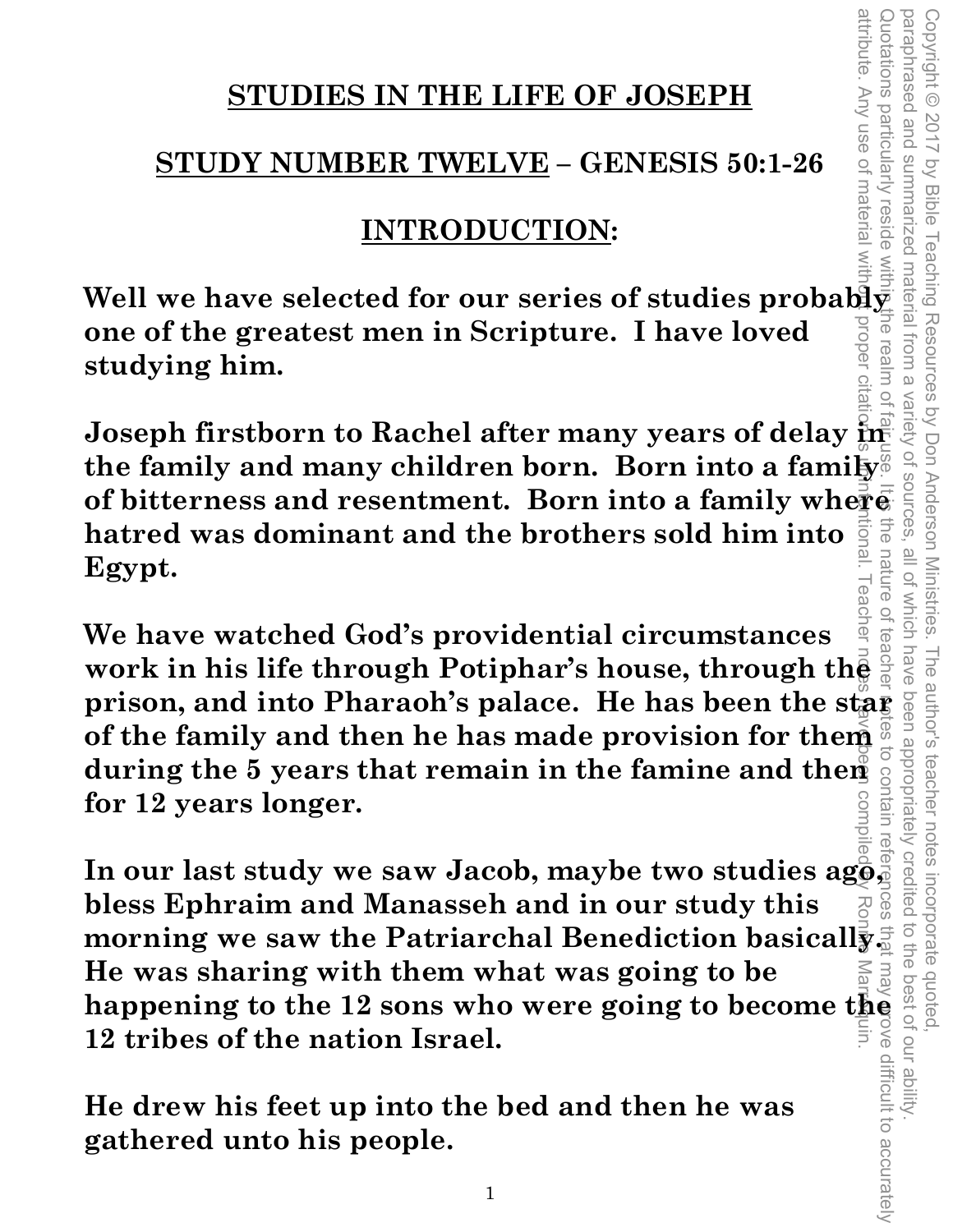**I thought of 2 Timothy 4.** 

**I have fought a good fight, I have finished the course, I have kept the faith.** 

attribute. Any use of material without proper citation is unintentional. Teacher notes have been compiled by Ronnie Marroquin. **Needless to say, this is a sad time. It is hard to end a series of studies biographically when the star of your story dies. We have a funeral in the front of the passage and a funeral in the back of the passage for this last study. How can you smile and be enthusiastic**  and happy about a funeral in the front and a funeral  $\frac{1}{2}$ **the back?**  llutel

**There are some great lessons though in Genesis chapter 50 and we must spend some time discussing**  $\frac{1}{\sigma}$  Copyright © 2017 by Bible Teaching Resources by Don Anderson Ministries. The author's teacher notes incorporate quoted,

The author's teacher notes

been appropriately credited

Ξü

Teaching Resources by Don Anderson Ministries.

paraphrased and summarized material from a variety of sources, all of which have been appropriately credited to the best of our ability.

all of which have  $Q$ 

teachel uores

attribute. Any use of materia

wotations particularly

paraphrased and Copyright © 2017

summarized material

trom a **Tea** 

Variety of sources **SG** 

 $\frac{1}{2}$ 

reside within the

Vy Bible

**Joseph is 56 years of age as the scene of the chapter opens.** 

**Robert Foster in his challenge letter to businessmen gave this fitting tribute I read the other day when I got, my letter from him to Jacob.** 

**Our hero from Haran was almost continually in**  the crucible, whether through his faults or those  $\overline{\mathfrak{g}}_{\mathbb{R}}^{\mathbb{C}}$ **others. Here, I want you to meet the master schemer, the manipulator of men and events.** 

Quotations particularly reside within the realm of fair use. It is the nature of teacher notes to contain references that may prove difficult to accurately **Our hero from Haran was almost continually**  $\mu_{\overline{B}}$  **as set the crucible, whether through his faults or those**  $\overline{\text{or}}_{\overline{B}}^{\text{fl}}$  **as obthers. Here, I want you to meet the master schemer, the manipulator of men and e At birth, Jacob grabbed his twin brother by the**  difficult to accurately **anybody who hindered his plans. This man that God loved was forever straining, struggling, striving, sinning, stumbling, but yet always rising** 

2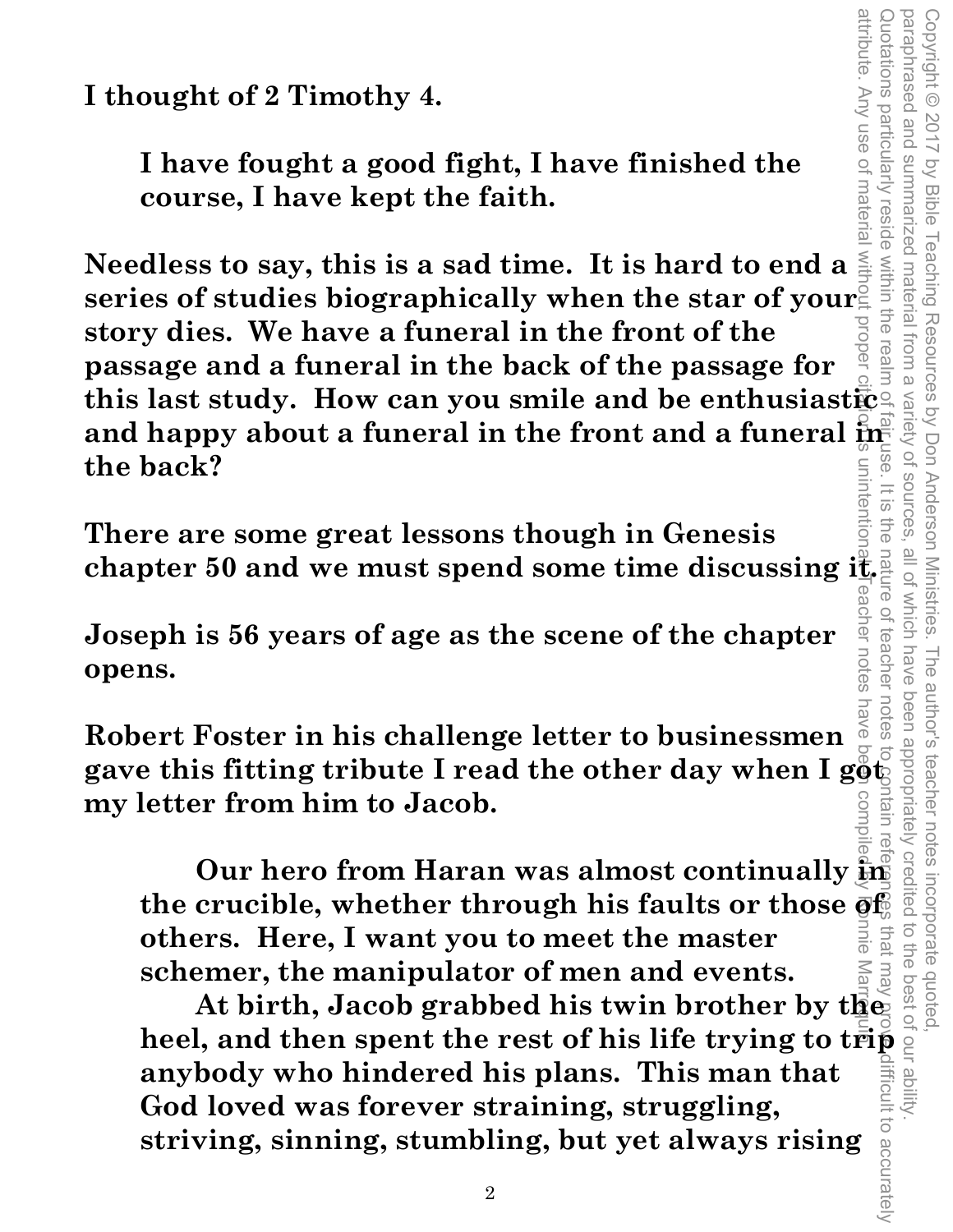**on the stepping stones of his dead self to higher things.** 

**Jacob was a man of indomitable purpose, and so in the hour of extremity he would scheme first and pray later.** 

on the stepping stones of his dead self to higher<br>things.<br>
Jacob was a man of indomitable purpose, and<br>
so in the hour of extremity he would scheme first<br>
and pray later.<br>
With Jacob struggling to hold on to his own<br>
way, **MITNOI With Jacob struggling to hold on to his own way, his own plans, his own will, God touched and it wasn't until his pride went that his Jacobnature weakened.**   $\overline{\omega}$ 

We win when we yield. When I am weak, then **am I strong. Don't settle for less than God's very best. Jacob burned his bridges behind him. God**  $\frac{1}{2}$  **touched the socket of his hip, now things really touched the socket of his hip, now things really began to happen in this man's life.** 

leache **When we come to the subject of physical death, especially among your family members you think of the three P's:**  nave

- **1. The first is the PAIN of the experience.**
- **2.** And then the second one is the PREPARATIONE<br>
of our own souls for our eternal destiny.<br> **3.** And then we have to examine our PRIORITIES **of our own souls for our eternal destiny.**
- **3. And then we have to examine our PRIORITIES again that will line up with that ultimate goal and objective.**  nie Marroquin.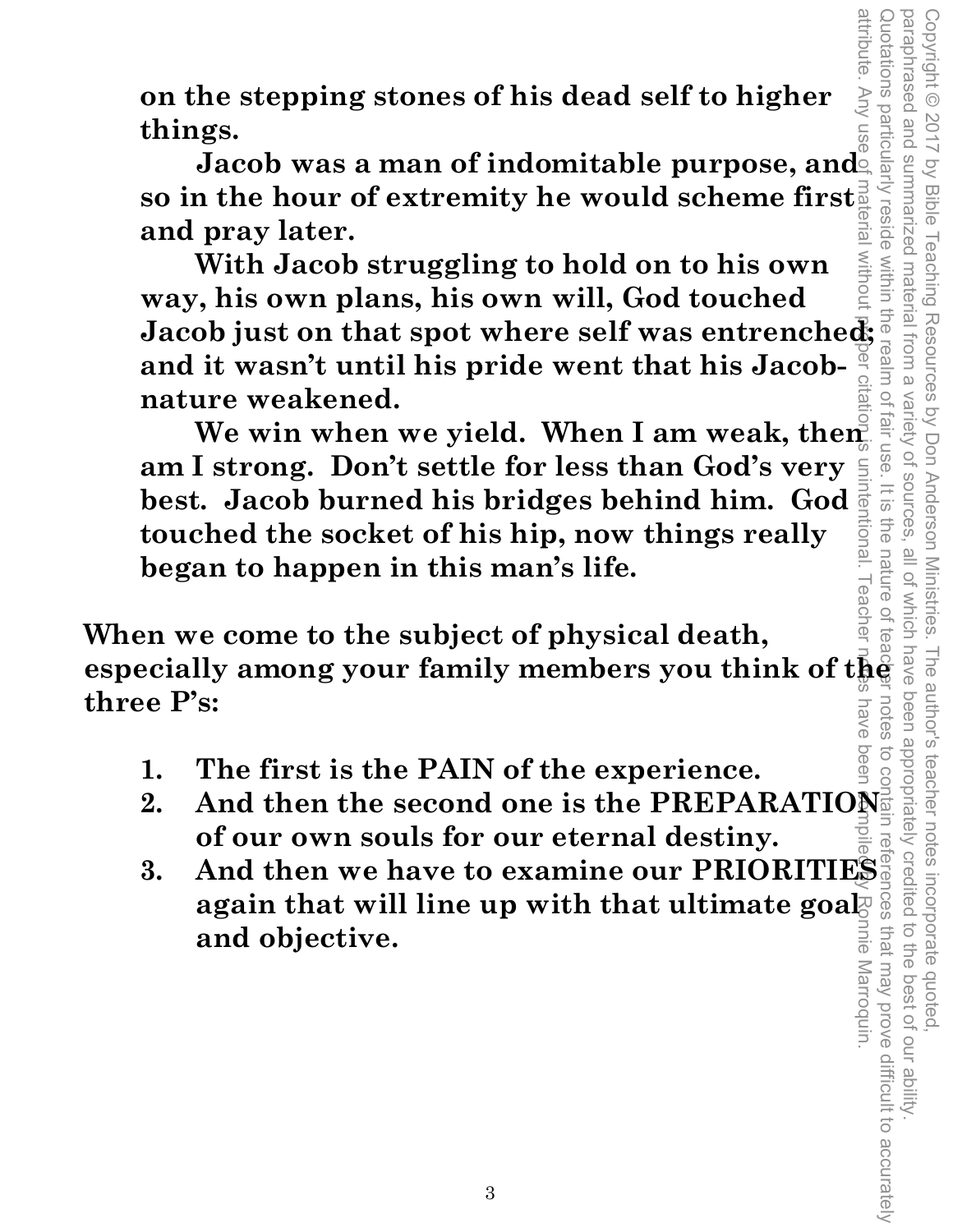**It was John Sterner who said:** 

 **That still, small voice of guilt ought not be "therapized" away. We are guilty because we have**  been sinful. "What do you do with the one talent I ga<del>ve and</del> **good time."** 

**you?" asks your Master. "Well,..." we say, "I had a real sumpty and time."**<br> **you time."**<br>
You know that is not going really stand up very much<br>
when we take that time to step into His presence.<br>
Judith Viorst said: **You know that is not going really stand up very much when we take that time to step into His presence.** 

Copyright © 2017 by Bible Teaching Resources by Don Anderson Ministries. The author's teacher notes incorporate quoted,

by Bible Teaching Resources by Don Anderson Ministries.

paraphrased and summarized material from a variety of sources, all of which have been appropriately credited to the best of our ability.

all of Which have

The author's teacher notes incorporate quoted,<br>I have been appropriately credited to the best of our ability

Variety of sources

 $\overline{5}$ 

paraphrased and Copyright © 2017

summarized material from a

**Judith Viorst said:** 

attribute. Any use of material without proper citation is unintentional. Teacher notes have been compiled by Ronnie Marroquin. Quotations particularly reside within the realm of fair use. It is the nature of teacher notes to contain references that may prove difficult to accurately **Example Unitentional** FIG<br>O  **There are other, less frenetic mid-life reactions**  which reflect the chaos and anguish of this stage,  $\frac{a}{d}$   $\frac{a}{d}$  when, although we may be at our prime, we know that **which reflect the chaos and anguish of this stage, we're in the grip of time, that "our ground time here,"**  teache **as a poet and many airline hostesses warn us, "will be depressed.** Or embittered -- "is this all there really is?"<br>Or achingly disappointed at having failed to meet our a **brief." Thus we may -- many do -- become severely Or achingly disappointed at having failed to meet our** ideals, to achieve our goals. Or bored and restless -- "so **now what?" -- if we've achieved them. Or self**destructive -- drinking, pill-popping, driving too fast  $\frac{8}{910}$ directly attempting suicide. Or envious of the young that may prove **even our own young flourishing sexual sons and**  daughters. Or guilt-stricken at the bad we have done<sup>5</sup> **and the good we have left undone.** 

The apex of being a success person is a person who can<sup>ti</sup> **finish the course like Jacob.**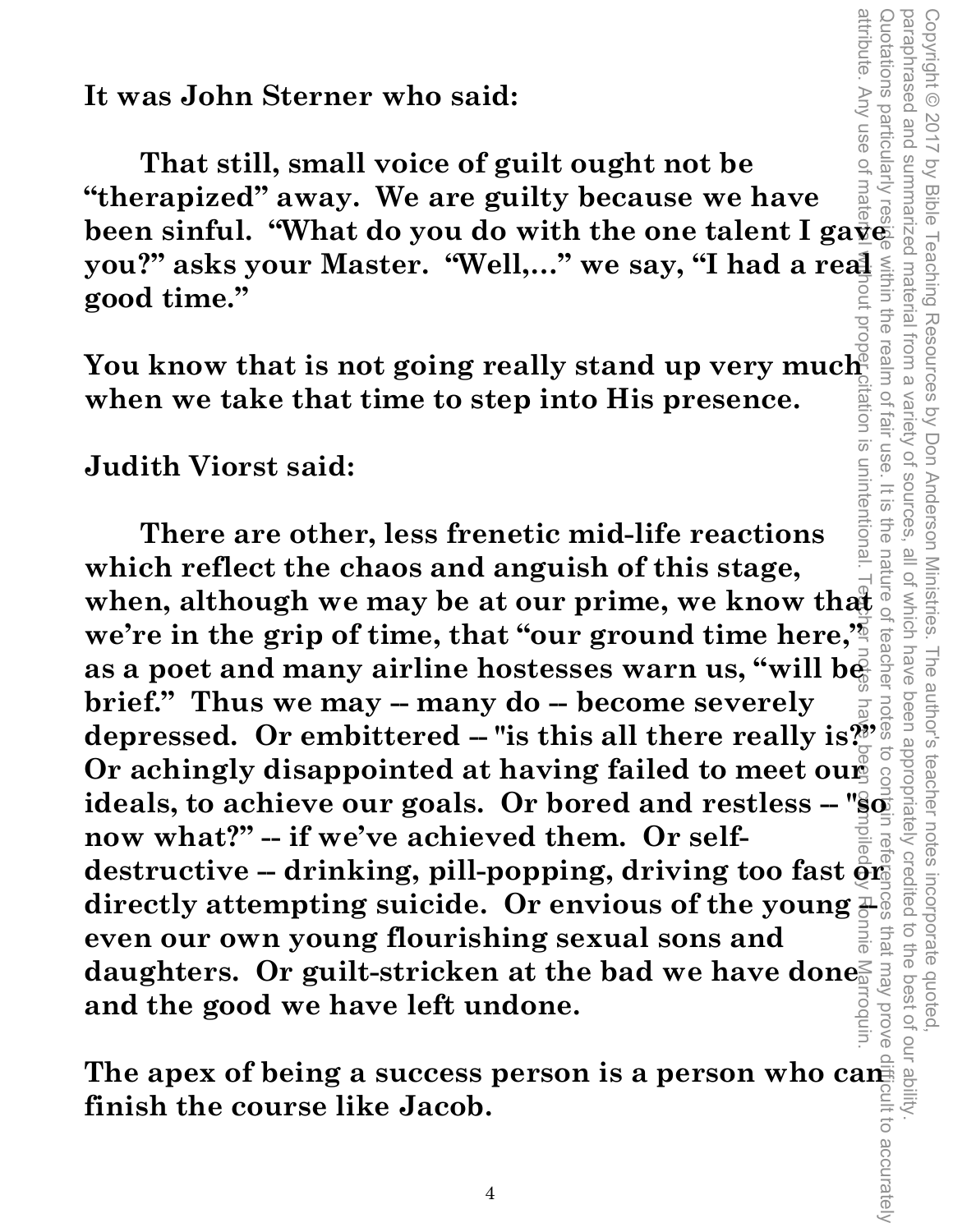**Let's look at the verses together.** 

### **v. 1 Joseph threw himself upon his father and wept over him and kissed him.**

You remember at the end of the study the old dad drew Let's look at the verses together.<br> **het's look at the verses together.**<br> **his father and wept**<br> **his form in and kissed him.**<br>
You remember at the end of the study the old dad dress and<br>
they stood there stunned in silen **they stood there stunned in silence. First, each one of them are trying to think of the meaning of what they have heard in the prophecies that have been given to them by their dad. And as they stood there Joseph happens to be the first one to express compassion and weeping and pain for his father. He falls upon his face and he begins to weep and to kiss him.** 

**All is a set of the sequel vertex conditions of the one who would immediately a sequence who would immediately a sequence who would immediately a sequence who would immediately a sequence who would immediately a sequence ner notes express these emotions? I think because Joseph is losing three things with the death.** 

- **1. He is losing his father.**
- **2. He is losing his guide.**
- **3. He is losing his best friend.**

**You know there has been nobody like Jacob in his life. Jacob has been his number one fan club. And so now Jacob is gone. He is no more among the land of the living.**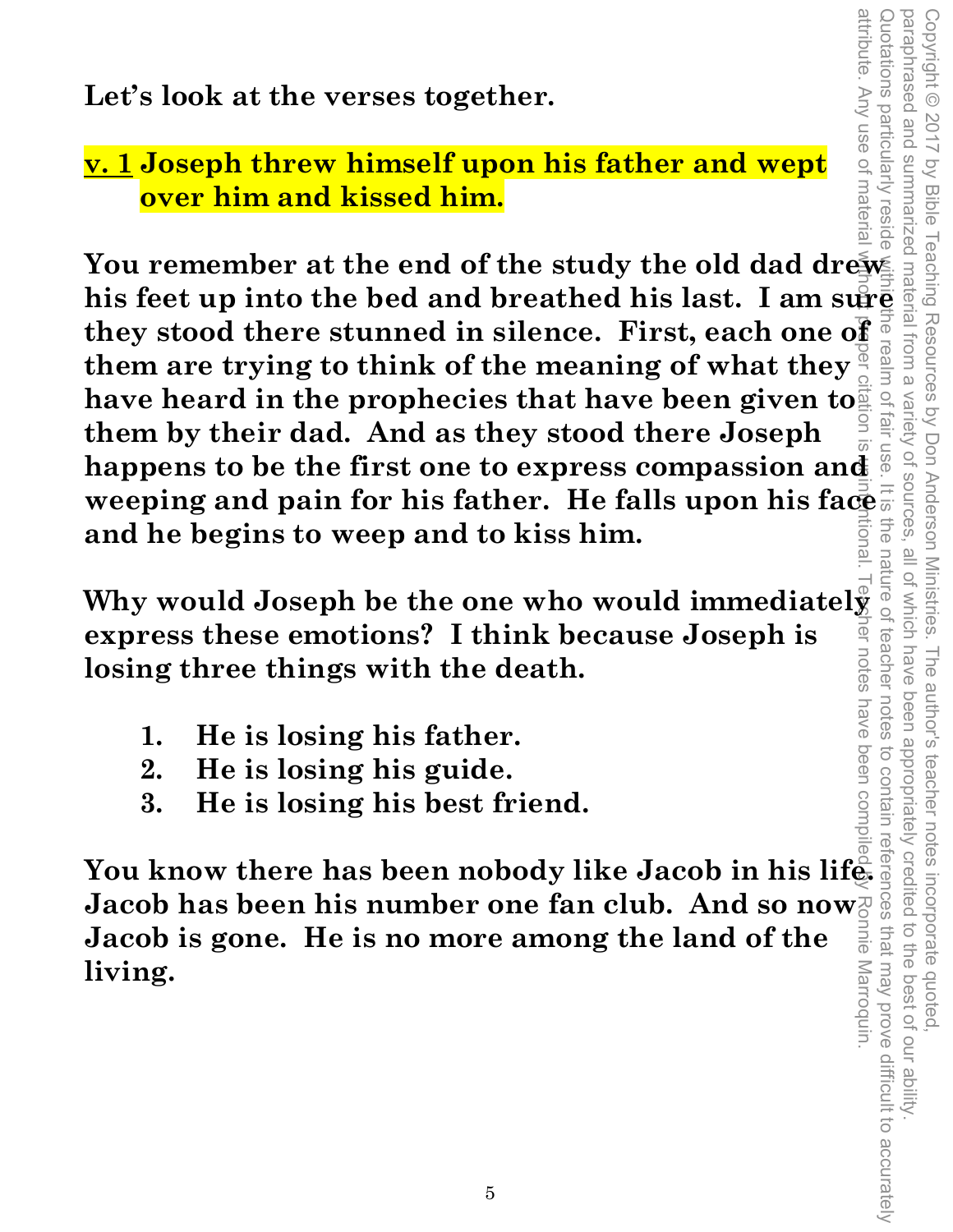attribute. Any use of materia attribute. Any use of material without proper citation is unintentional. Teacher notes have been compiled by Ronnie Marroquin. Quotations particularly reside within the realm of fair use. It is the naure of teacher notes to contain references that may prove difficult to accurately Quotations particularly paraphrased and paraphrased and summarized material from a variety of sources, all of which have been appropriately credited to the best of our ability. Copyright © 2017 by Bible Copyright © 2017 by Bible Teaching Resources by Don Anderson Ministries. The author's teacher notes incorporate quoted, summarized material from a variety of sources Lesloe Teaching Resources by Don Anderson Ministries. iin the rea The author's teacher notes incorporate quotec references that ma Ronnie  $\overrightarrow{C}$ -ue best of our ability

**One writer said:** 

**Millions of lips have been chilled by kissing the marbled brow of death.** 

And now the mantle drops upon his shoulders. It is his **responsibility now to care for the family and to take the place of leadership.** 

I got to thinking. In facing death Joseph probably had<sup>2</sup> **three things. You know the amazing thing about death is that when it takes place death wipes out all the negative. Have you noticed that? I have gone to a loter of funerals of people. And I honestly have got to admit**  to you that after the ceremony was over I have got to  $\frac{1}{36}$   $\frac{1}{36}$  up and look in the box and see if it was the same manage  $\frac{1}{36}$   $\frac{1}{36}$  and that knew in life. You know it is an amazing thing. If is almo **up and look in the box and see if it was the same mang that knew in life. You know it is an amazing thing. It is almost like it is a computer tape erase of anything**  that was bad or negative. It is not proper in a funeral **to say anything negative or derogatory or bad about**  that was bad or negative. It is not proper in a funeral is to say anything negative or derogatory or bad about someone who died. Did you ever notice that? Have  $y\ddot{\theta}y\ddot{\theta}y$  ever gone to a funeral and heard anyone say **ever gone to a funeral and heard anyone say, "Boy he. was a scoundrel." What do you do in that kind of a situation? You preach the gospel of Jesus Christ and you present Christ in the hopes that people will respond to Him.** 

You see in life you do not do those things, you just kind<br>of wipe it out and you go on from there and hope that<br>you can do the best. of wipe it out and you go on from there and hope that<sup>7</sup> **you can do the best.**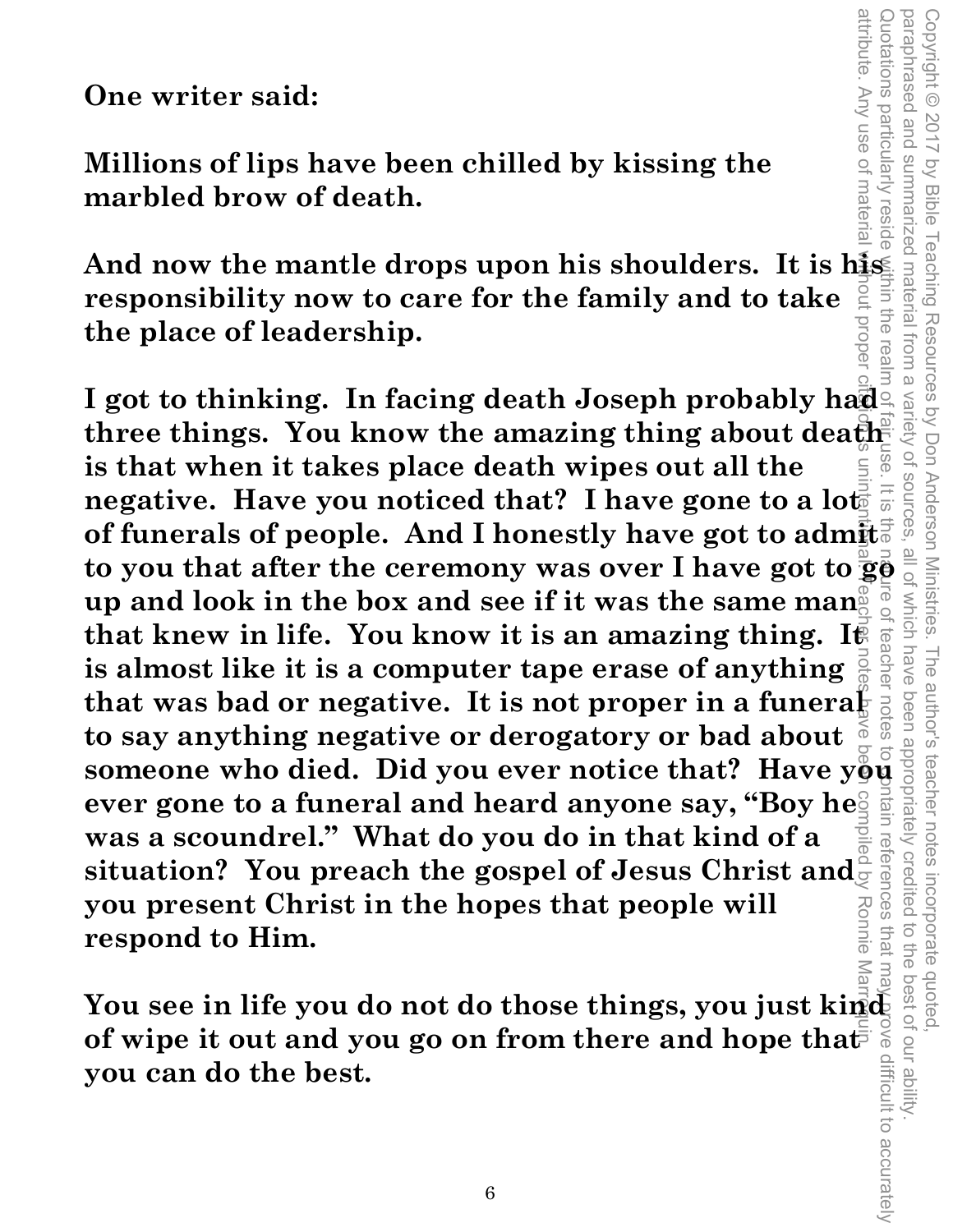attribute. Any use of material without proper citation is unintentional. Teacher notes have been compiled by Ronnie Marroquin. Quotations particularly reside within the realm of fair use. It is the nature of teacher notes to contain references that may prove difficult to accurately paraphrased and summarized material from a variety of sources paraphrased and summarized material from a variety of sources, all of which have been appropriately credited to the best of our ability. Copyright © 2017 by Bible Teaching Resources by Don Anderson Ministries. Copyright © 2017 by Bible Teaching Resources by Don Anderson Ministries. The author's teacher notes incorporate quoted, citation is unintentit  $=$   $\frac{1}{2}$ ine that may prove difficult to accurately nne Marroquin.

**I think Joseph in thinking about Jacob is thinking about three things.** 

- **1. He is thinking about the COAT that he got when he was a young man because his dad loved him.**
- **2. And then number two he is thinking about the joy of his dad COMING when he was 22 years separated when he saw him at 39.**
- **3. And then I think now he is thinking about CARING for him the last 17 years.**

**God has really been good to him. God has really allowed him the privilege of telling his dad again, "I**  love you and I care about you." And now these last  $1\frac{7}{4}$  years of caring for him are a blessing to him as he<br>thinks of that. **years of caring for him are a blessing to him as he thinks of that.** 

**v. 2 Then Joseph directed the physicians in his service to embalm his father Israel. So the physicians embalmed him,** 

**Now naturally Joseph has access to all the professional people in the course of his duties in the land so he the vou and I care about you." And now these last**  $1\overline{t}$  **is a set of carring for him are a blessing to him as he<br>
thinks of that.**<br> **v. 2 Then Joseph directed the physicians in his service**<br> **to embalm his father Isra in the land of Canaan.** 

**v. 3 taking a full forty days, for that was the time required for embalming. And the Egyptians mourned for him seventy days.**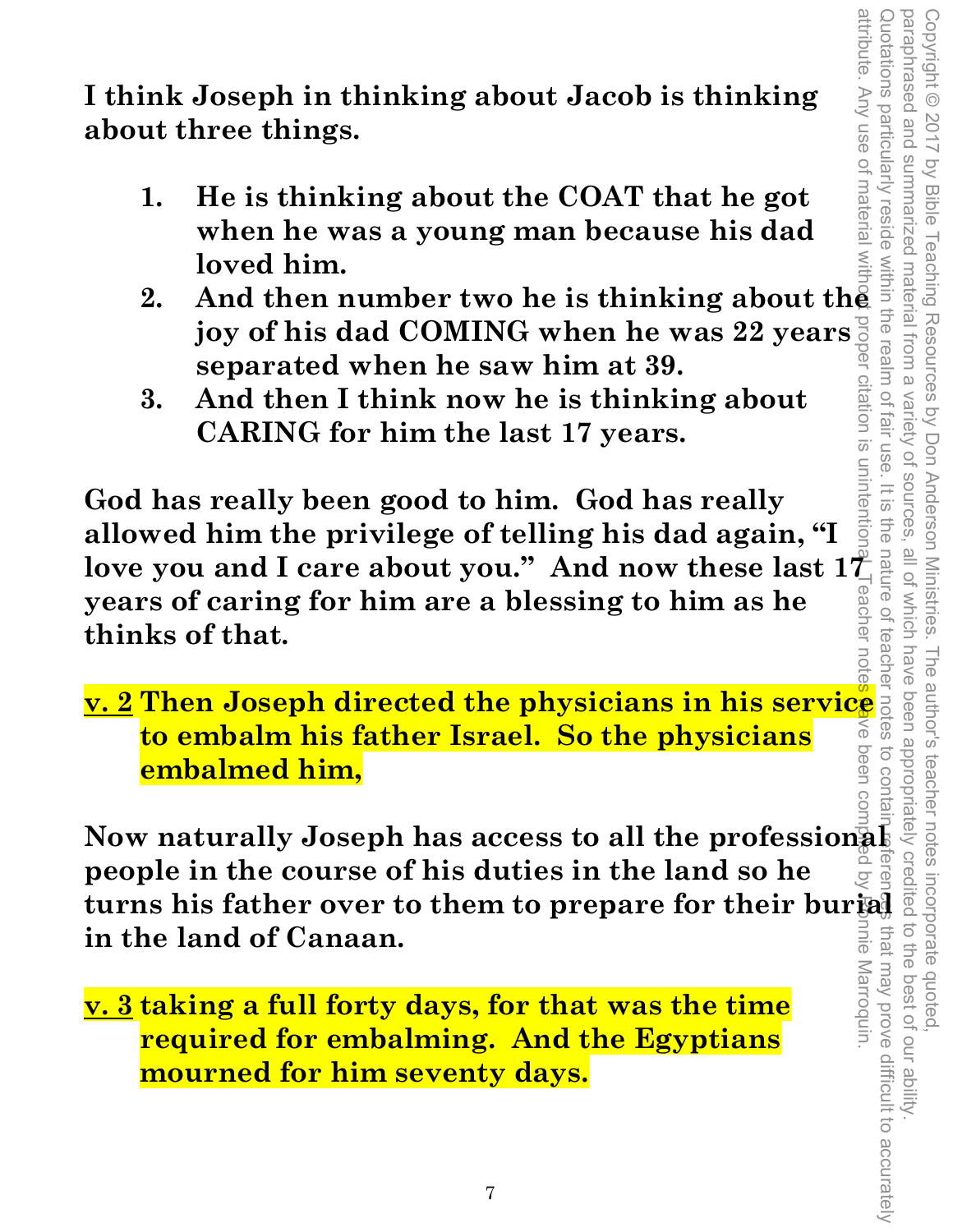**Now you have seen mummies and you have seen the fact that they can exist in that dry climate in Egypt for great long periods of time. The embalming process was a very sophisticated process of literally pickling the corpse. They took out all the insides and the viscera and then they carefully took the shell that was left and preserved it and it took 40 days for that preservation process along with all of the wrapping of the yards and yards of gauze that were involved then the body as prepared. And then they mourned for him for 70 days after that.**  attribute. Any ree 55 material without proper citation is unintentional. Teacher notes have been compiled by Ronnie Marroquin.

**Can you imagine having the flag at half-mast for 70 days? You know if they were to mourn the loss of a**  Pharaoh or a leader it was 72 days. So they were 2 days **short of mourning for him out of respect to Joseph and out of the impact the man made during the 17 years he lived in the land. Just 2 days short of it. So this is actually true. Forty days for the embalming process. Seventy days for the mourning.**  been compiled by

- **v. 4 When the days of mourning had passed, Joseph said to Pharaoh's court, "If I have found favor in your eyes, speak to Pharaoh for me. Tell him,**
- **v. 5 'My father made me swear an oath and said, "I am about to die; bury me in the tomb I dug for myself in the land of Canaan." Now let met go up and bury my father; then I will return.'"**

**Why does Joseph feel that it is necessary to send somebody in there to represent him?**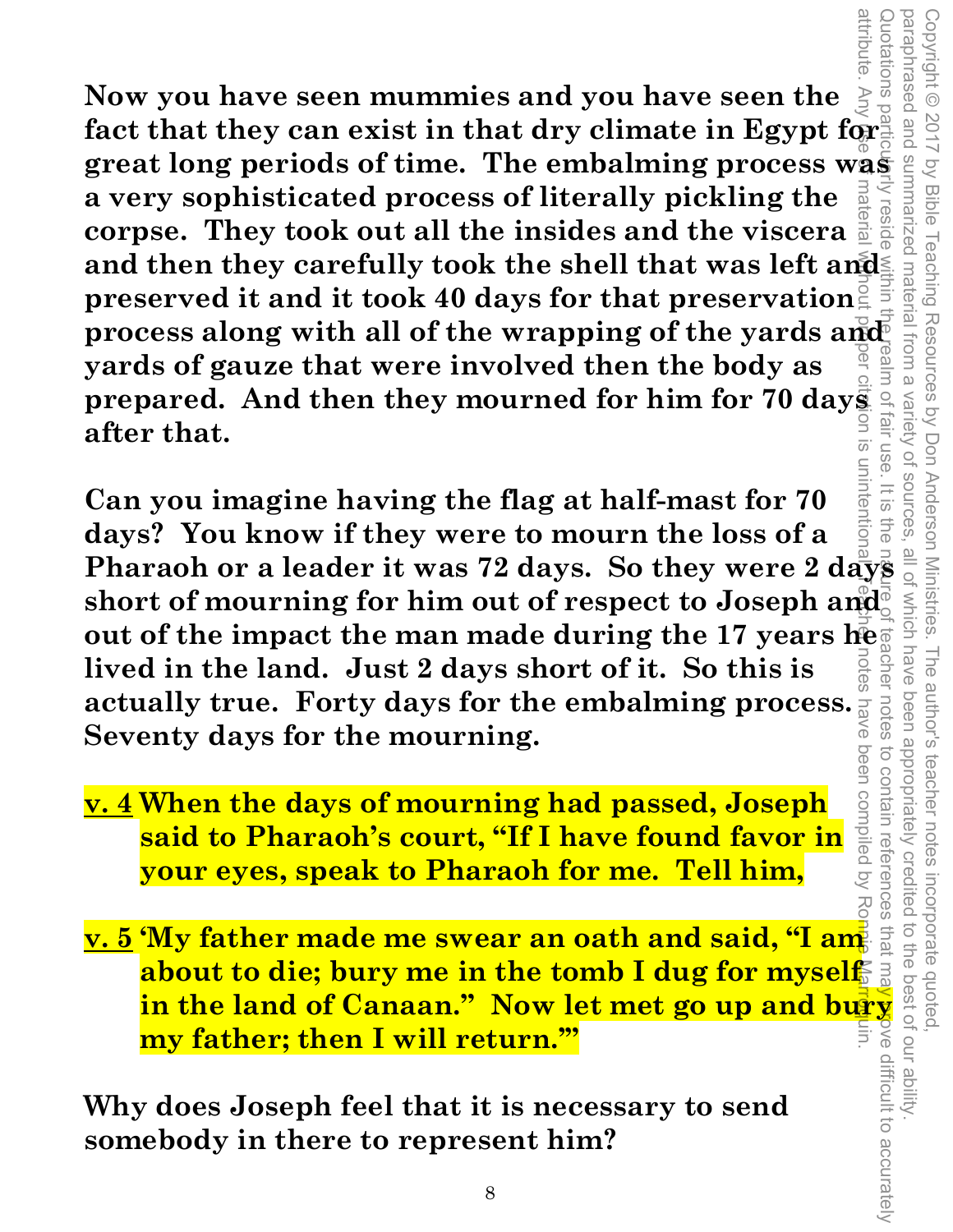Well when they were mourning they did not shave, they all<br>did not shower, they did not change their clothes, or **did not shower, they did not change their clothes, or nothing. Everything just came to a complete standstill. And after 70 plus 40 days you know he probably wreaks a good bit and he would not want to be seen in public. in the process of mourning. And so he sends his delegate to Pharaoh and asks for the privilege now of taking the old man's body back up to Hebron because he had made that commitment to him twice.**  attribute. Any use of material without proper citations unintentional. Teacher notes the been compuls of Ponnie Marroquin.

**Remember in Genesis 48 when the two boys were there dad asks them. And then the last thing this morning just before he pulled his feet into bed was "take me up"**<br>home and bury me next to Leah." **home and bury me next to Leah."** 

Copyright © 2017 by Bible Teaching Resources by Don Anderson Ministries. The author's teacher notes incorporate quoted,

Copyright © 2017 by Bible Teaching Resources by Don Anderson Ministries.

Summarized material from a within

the realm of

paraphrased and summarized material from a variety of sources, all of which have been appropriately credited to the best of our ability.

all of

Which have teache

The author's teacher notes

Variety of sources

- **v. 6 Pharaoh said, "Go up and bury your father, as he made you swear to do."**
- **<u>v. 7</u> So Joseph went up to bury his father. All Pharaoh's officials accompanied him the dignitaries of his**  $\frac{1}{6}$  **and court and all the dignitaries of Egypt –<br>
<b>v. 8** besides all the members of Joseph's household an **officials accompanied him -- the dignitaries of his IIBILIOO 01 court and all the dignitaries of Egypt --**
- **v. 8 besides all the members of Joseph's household and his brothers and those belonging to his father's**  that **herds were left in Goshen.**  i<br>UIG

**household. Only their children and their flocks and<br>
herds were left in Goshen.**<br>
w that is quite a funeral possession. I mean you<br>
incredible procession and everything that was<br>
incredible procession and everything that **Now that is quite a funeral possession. I mean you remember back in the 60's when John F. Kennedy died the incredible procession and everything that was**  involved and the missing rider and the huge delegation-<br>that took the trip.<br><sup>9</sup> **that took the trip.**  Quotations particularly reside within the realm of fair use. It is the nature of teacher Mites to contain references that may prove difficult to accurately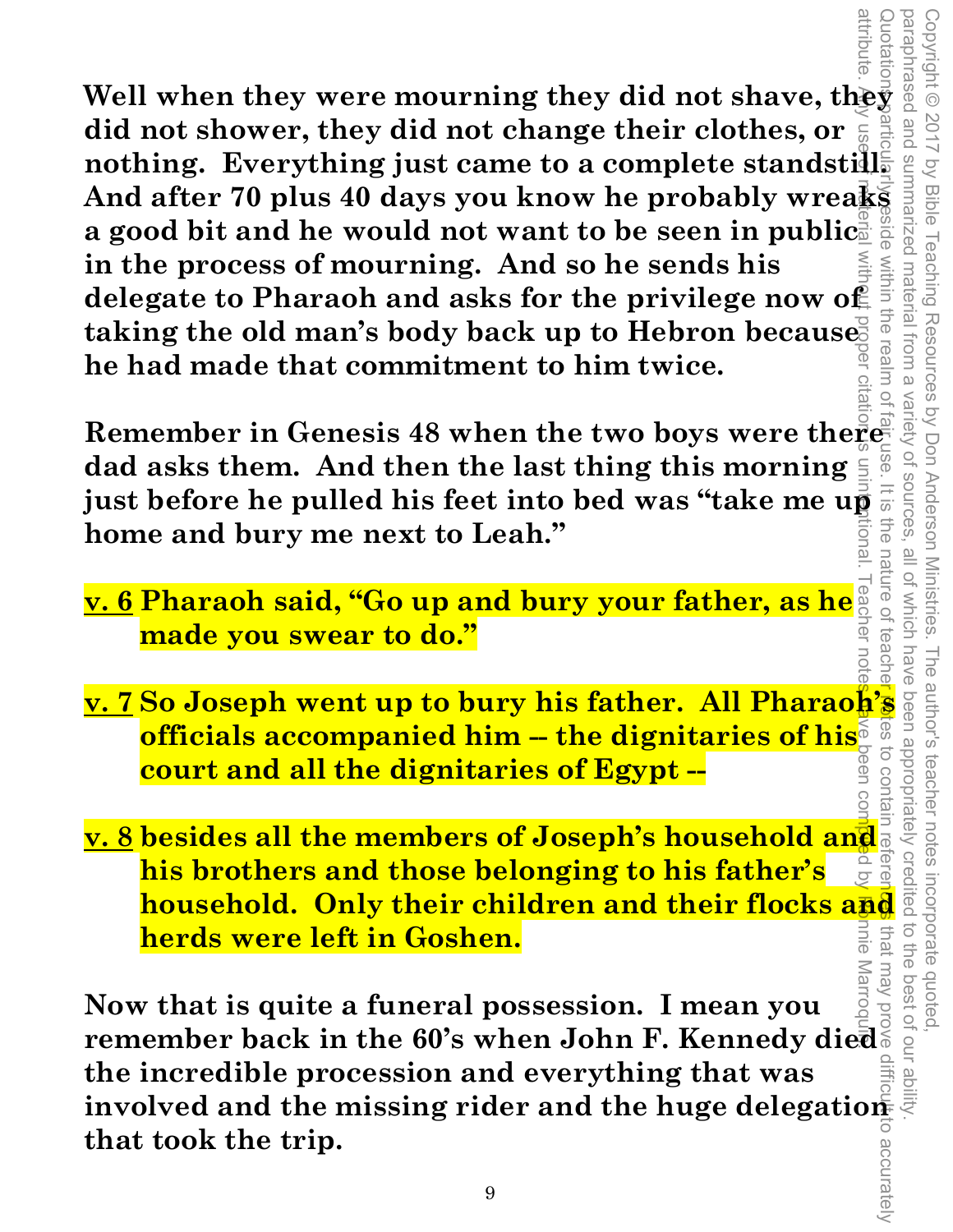**Well here we have something comparable to that. This is a 250-mile trip from where they are to get up to Hebron for this and I would imagine Jacob probably would have turned over in his grave if he had known the discrete in the elaborate memory over his death and the procession that took place in view of his demised in the procession that took place in view of his demised was a very large company. procession that took place in view of his demise.** 

- **v. 9 Chariots and horsemen also went up with him. It was a very large company.**
- **v. 10 When they reached the threshing floor of Atad, near the Jordan, they lamented loudly and bitterly; and there Joseph observed a seven-day period of mourning for his father.**

Copyright © 2017 by Bible Teaching Resources by Don Anderson Ministries. The author's teacher notes incorporate quoted,

The author's teacher notes

incorporate quoted

been appropriately creditec

Copyright © 2017 by Bible Teaching Resources by Don Anderson Ministries.

within the realm

 $\circ$ 2

 $\overline{\underline{\omega}}$ 

 $\frac{1}{2}$ 

paraphrased and summarized material from a variety of sources, all of which have been appropriately credited to the best of our ability.

all of Which have

Variety of sources

attribute. Any use of material without proper citation is unintentional. Teacher notes have been compiled by Ronnie Marroquin. Quotations particularly reside within the realm of fair use. It is the nature of teacher notes to contain references that may prove difficult to accurately You say aren't you running it in the ground a little bi $\mathbb{R}^{\frac{1}{2}}$ Seventy days in Egypt. No. When you change from  $\overline{0}$ che **culture to the other you follow the pattern of the culture. He is of Hebrew decent. And the Hebrew**  notes **mourning period is 7 days. Now he is in Canaan so he**   $\overline{c}$ **is following the prescribed pattern for the land of Canaan in observing the 7-day mourning period for his father as the Hebrew custom would allow.** 

**v. 11 When the Canaanites who lived there saw the mourning at the threshing floor of Atad, they said,**  <u>"The Egyptians are holding a solemn ceremony of "</u> **mourning." That is why that place near the Jordan is called Abel Mizraim.** 

**Now they have had a time of mourning. You see they do not know who this is.**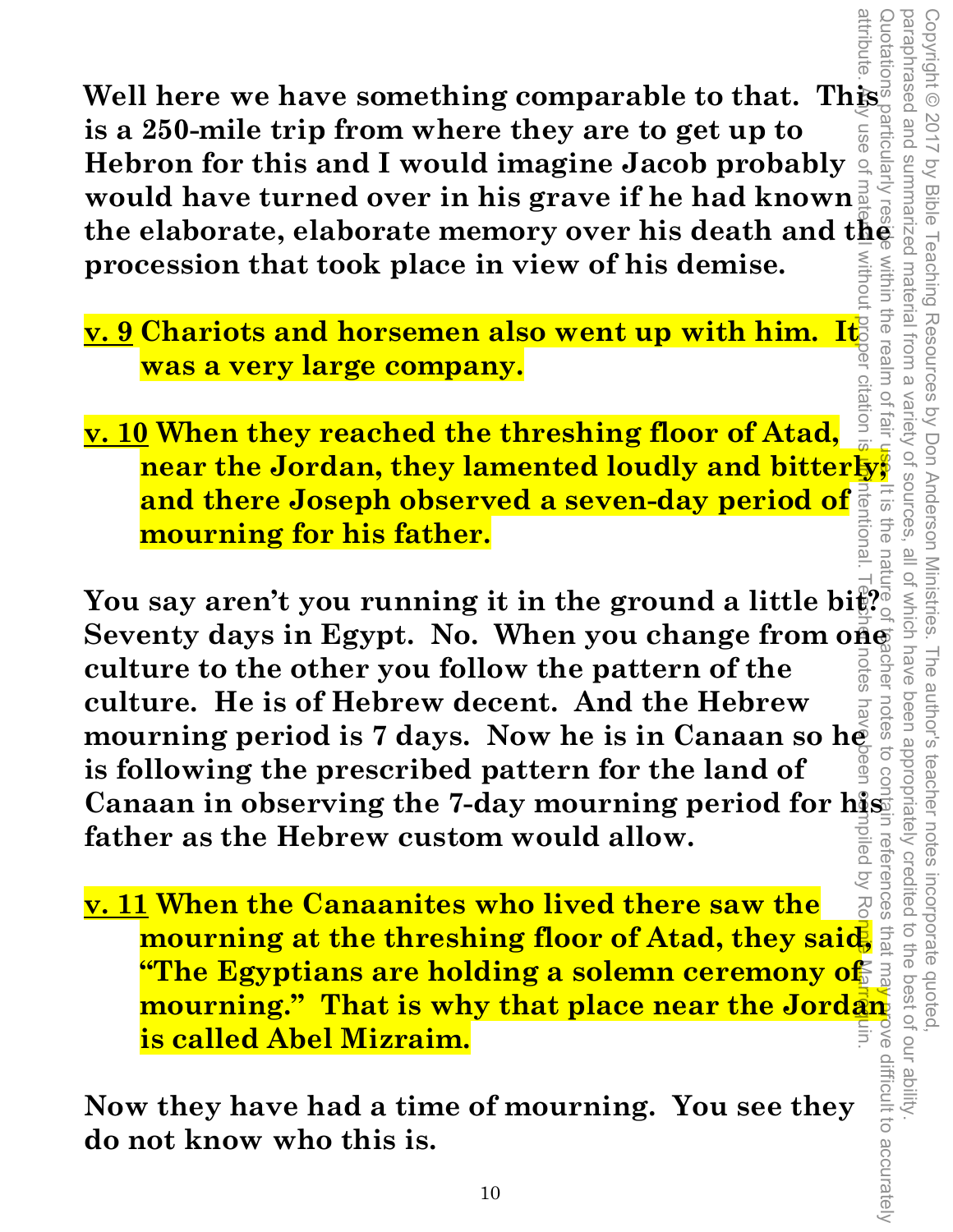**They have been gone now for 17 years from Hebron. Isn't that a sobering thought? When you are gone just a few years nobody even remembers that you were there. That is amazing to me. You know we think that we are so indispensable and we are so incredible.**  attribute. Any use of material without proper citation is unintentional. Teacher notes have been compiled by Ronnie Marroquin.

**Probably the greatest, humbling experience in the**  world was suggested by an old monk to a young man  $\overline{\mathbf{h}}\mathbf{e}$ **says, "You want to know how much you are missed**  when you leave? Stick your hand in a bucket of water and stir it around all you want and then pull it out and **the hole that is left is how much you will be missed." Nothing. They just forget.**   $\bar{\vec{\sigma}}$ 

**It has been 17 years and they do not even know who these people are but they are coming back up here to**  こ<br>の **this old cemetery to bury this individual.** 

Copyright © 2017 by Bible Teaching Resources by Don Anderson Ministries. The author's teacher notes incorporate quoted,

The author's teacher notes

been appropriately credited

Teaching Resources by Don Anderson Ministries.

vanety

OT SOUITCES

 $\overline{\omega}$ 금<br>이

nature o

reacher

notes ≲

Copyright © 2017

by Bible

summarized material from a

within

uotations

paraphrased and summarized material from a variety of sources, all of which have been appropriately credited to the best of our ability.

all of which have

**v. 12 So Jacob's sons did as he had commanded them:** 

**And can I say to you one of the greatest things you can do for a person who has died is to fulfill their final wishes.** 

**It has been a joy sometimes to see a funeral already prepared by some people who have died.** 

**v. 13 They carried him to the land of Canaan and buried him in the cave in the field of Machpelah, near Mamre, which Abraham had bought as a as been a joy sometimes to see a funeral already**<br> **buried by some people who have died.**<br> **buried him to the land of Canaan and<br>
<b>buried him in the cave in the field of Machpelah,**<br> **hear Mamre, which Abraham had bought field.**  Quotations particularly reside within the realm of fair use. It is the nature of teacher notes to contain references that may prove difficultion accurately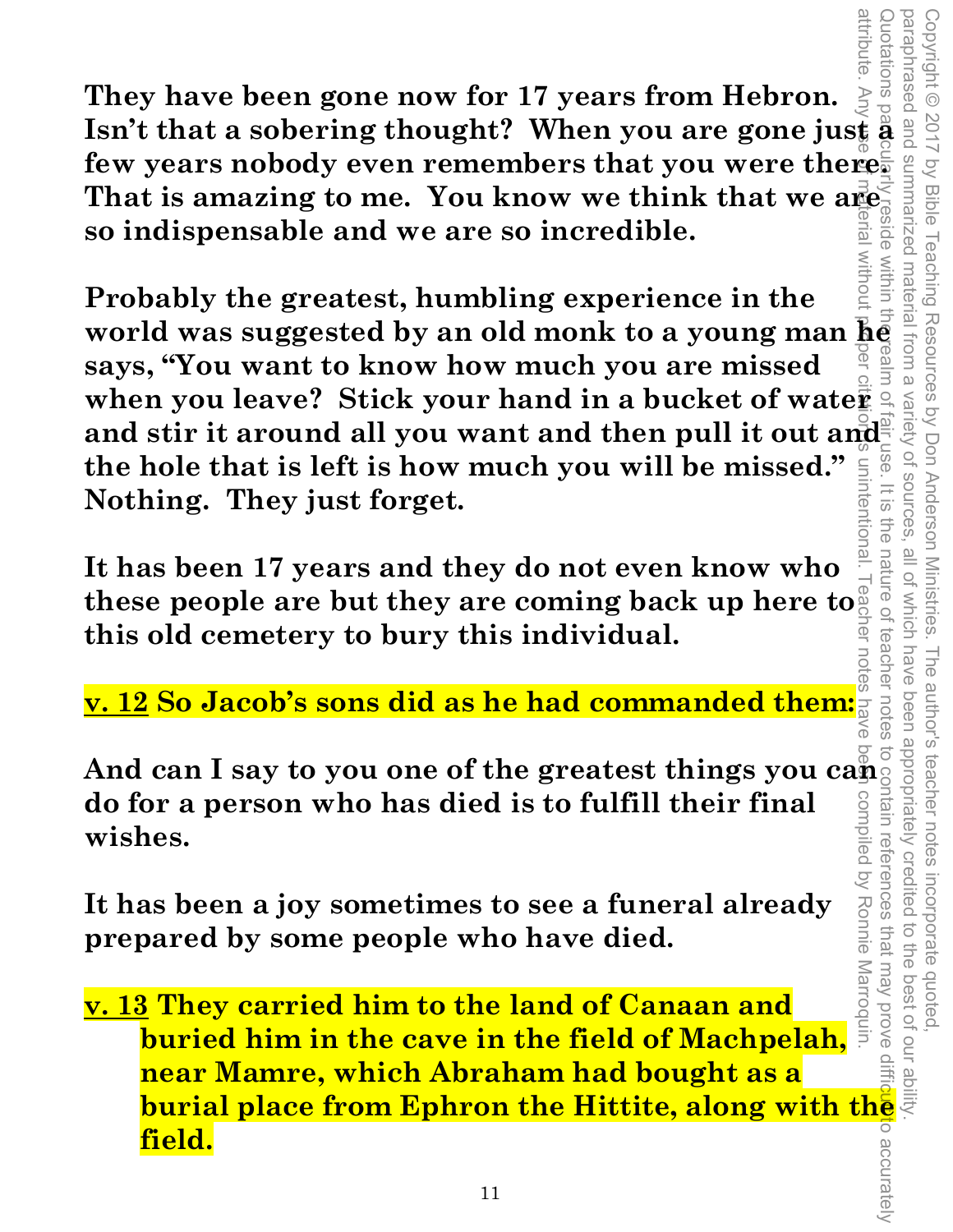attribute. Any use of material without proper citation is unintentional. Teacher notes have been compiled by Ronnie Marroquin. **Who is buried there? You can still go to that site today in Hebron. They have Abraham, Sarah there. You see you have the lineage of the Abrahamic covenant lying there. You have Abraham and Sarah. You have Isaac**   $\geq$ **and Rebekah. And you have Jacob and not Rachel.**  and Rebekah. And you have Jacob and not Rachel.<br>
You have Leah. She gave birth to Judah. And the sixed and<br>
them carry the line and then Judah becomes the tribe<br>
and it is out of the tribe that Jesus Christ is going to **them carry the line and then Judah becomes the tribe and it is out of the tribe that Jesus Christ is going to**   $\overline{C}$ **come. But the patriarchal unconditional covenant given to Abraham is seen in these six individuals. God's sovereign choice. Rachel may have had him while she was living but Leah got him when she died. He was buried next to her.** 

#### **v. 14 After burying his father, Joseph returned to**  notes chel **who had gone with him to bury his father.**

Copyright © 2017 by Bible Teaching Resources by Don Anderson Ministries. The author's teacher notes incorporate quoted,

by Bible Teaching Resources by Don Anderson Ministries.

paraphrased and summarized material from a variety of sources, all of which have been appropriately credited to the best of our ability.

**Uave** 

all oi

attribute

uotations

paraphrased and Copyright © 2017

**SUIMMARIZED** 

Quotations particularly reside with the realm of fair use It is the nature of teacher notes to contain references trait may prove difficult to accurately **Egypt, together with his brothers and all the others who had gone with him to bury his father.**<br>
you think that this is a tough time for Joseph<br>
you think that this is a tough time for Joseph<br>
stionally by the fact that notes **Do you think that this is a tough time for Joseph emotionally by the fact that this was the first time that. he was back in the land in some forty years? You know 39 years ago he left here. This is home to him. Do you think the other 11 brothers probably had a tough time leaving and going back to Egypt because Hebron had**  been there home where they grew up? You know it was **emotional times there. And isn't it neat that all 12 of them accept the fact that it is God's purpose for them to be in a land that is not theirs for 430 years and in God's**  difficult to accurately **time He will bring them all back up to the land. And His promise will be fulfilled when the land becomes theirs.**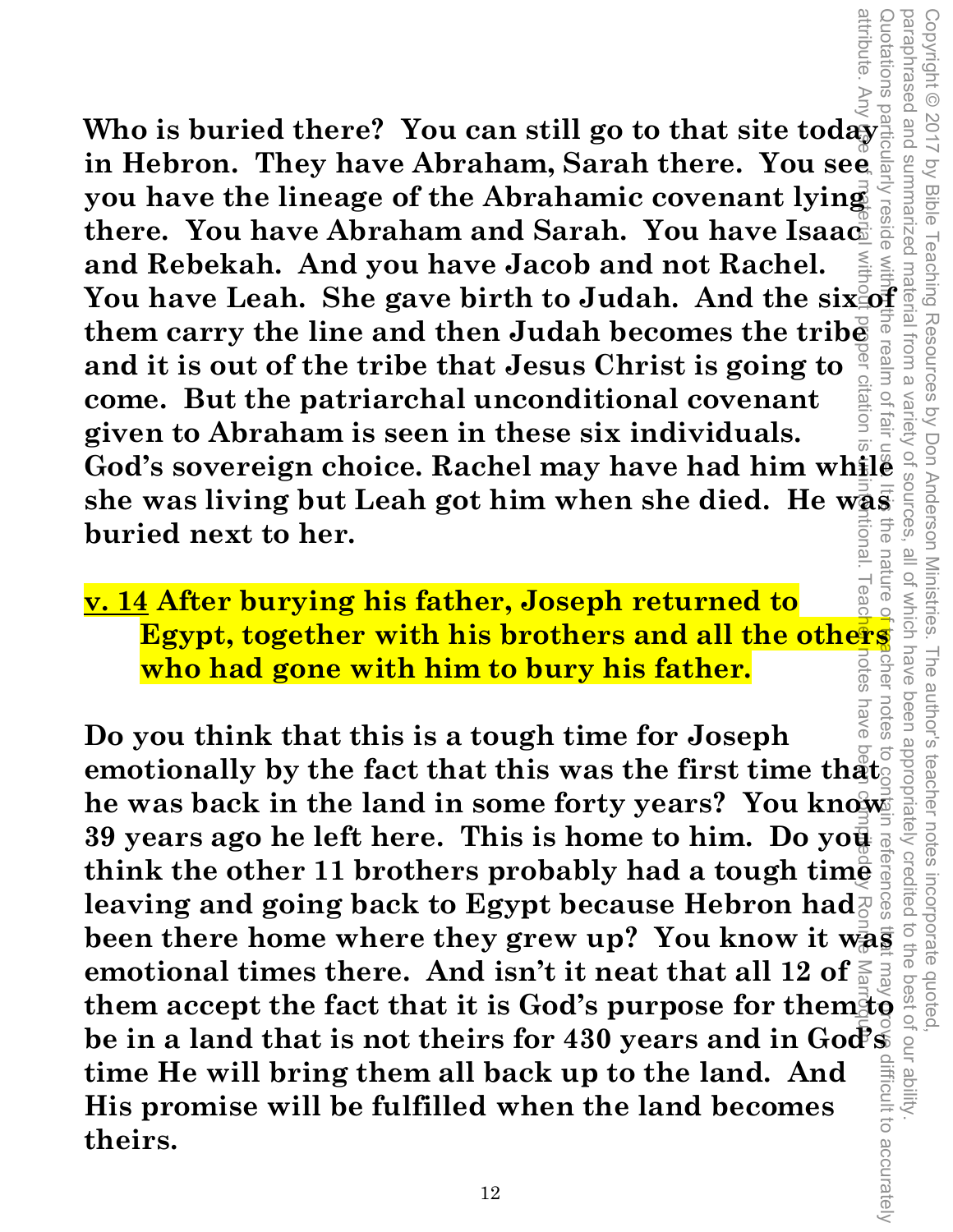They are now content as brothers to return to Egypt for a set<br>the present. But I think while they are driving out of the present. But I think while they are driving out of **town they are saying baby we'll be back because that is the one thing that makes Joseph famous before he dies is take my bones when y'all leave. You know I know you are going back. And to Joseph this is got to be a very difficult time as he finally gets to be back in the**  propel **land after some 40 years of not being there.** 

**Now watch what happens because there is a great lesson coming in this study.** 

**Verse 15.** 

**v. 15 When Joseph's brothers saw that their father was dead, they said, "What if Joseph holds a grudge against us and pays us back for all the wrongs we<sup>s</sup><br>did to him?" did to him?"** 

Copyright © 2017 by Bible Teaching Resources by Don Anderson Ministries. The author's teacher notes incorporate quoted,

The author's teacher notes

incorporate quoted,<br>edited to the best of our ability

Teaching Resources by Don Anderson Ministries.

Copyright © 2017 by Bible

summarized material

within the realm of fair use

citation is unintention

trom a

variety of sources

paraphrased and summarized material from a variety of sources, all of which have been appropriately credited to the best of our ability.

all of which have

Quotations particularly reside within the realm of fair use. It is the nature of teacher notes to sontain references that may prove difficult to accurately

teacher

 $\frac{1}{2}$ 

aut<br>a

attribute. Any use of material without proper citation is unintentional. Teacher notes have been compiled by Ronnie Marroquin. Now you can read that and you can think, "Hey that is  $\frac{2}{3}$ <br>really dumb." But you know that is not dumb. Actually<br>what happened and the reason that Jacob left home  $\frac{2}{3}$ <br>after he stole the blessing from Esau was th **Now you can read that and you can think, "Hey that is what happened and the reason that Jacob left home**  after he stole the blessing from Esau was that Rebekah heard that Esau was only going to wait until old dad  $\frac{3}{5}$ <br>Isaac died and then it was going to be Katy bar the **heard that Esau was only going to wait until old dad Isaac died and then it was going to be Katy bar the door for Jacob he was going to get it. Esau was going**  that may prove difficult to accurately **to kill him out of hatred. And when Rebekah heard that and knew that he would make that threat good when Isaac died she sent him to Uncle Laban's house and saved his life. And it would be common etiquette of the day. But when the morning is over and dad is dead then it is time to go bam!**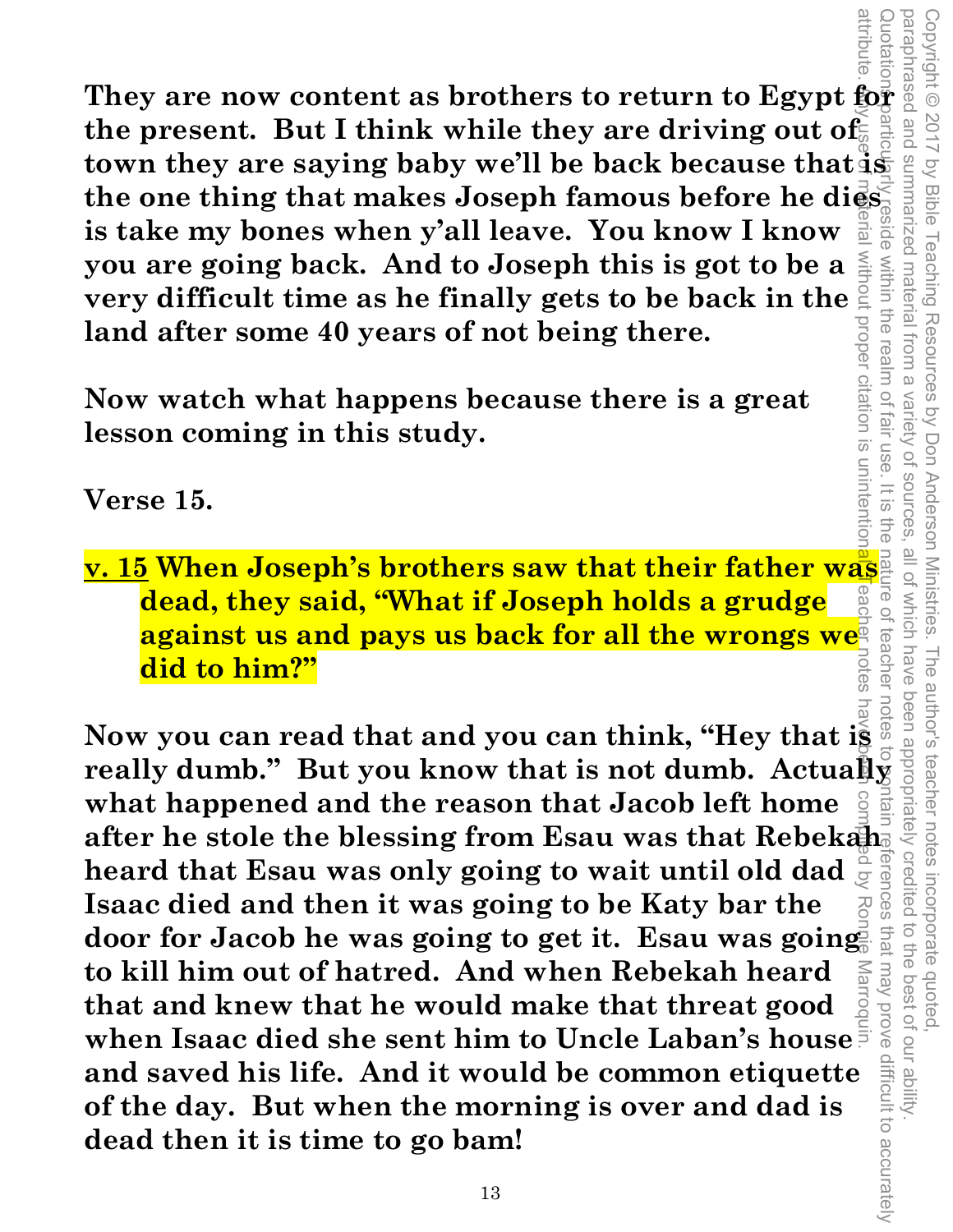**And so the boys now are coming up with a statement**  that you never want to make if you want to stay out of **a series anxiety and you want to be in peace. anxiety and you want to be in peace.** 

attribute. Any the of material without proper citation is unintention is unintention is unintention is a separation on proper citation is the latter material without material without any the latter separation is uning a s Quotations particularly reside within the realm of fair use. It is the nature of teacher notes to contain references that may prove difficult to accurately reside It is the little statement WHAT IF. If you can get that **out of your vocabulary and quit worrying and becoming anxious by all of the WHAT IF's you will be a totally different person. WHAT IF – the mind can conjure up all kinds of circumstances and situations.** mean we can sit there in the office and we say, "What<sup>d</sup> **a kid falls off of the balcony? What if a kid drowns in the pool? What if a kid falls off a horse? What if a jeep runs over the bank? What if, what if, what if someone drowns in the river? See what you would have missed if we would have believed all our WHAT IF's. You just got to pack it and mail it and trust the Lord that He is going to see us through those circumstances in victory because He is the one that is at work.** 

Copyright © 2017 by Bible Teaching Resources by Don Anderson Ministries. The author's teacher notes incorporate quoted,

The author's teacher notes

been appropriately creditec

Teaching Resources by Don Anderson Ministries.

paraphrased and summarized material from a variety of sources, all of which have been appropriately credited to the best of our ability.

which have

**all of** 

Variety of sources

paraphrased and Copyright © 2017

**SUIMMARIZED** by Bible

materia

notations

**Now it is interesting to note the brothers do accept the full responsibility for what they have done in the past as far as Joseph is concerned. And what they are saying is what if he now holds a grudge against us and a pays us back for all the wrongs we did him? pays us back for all the wrongs we did him?**   $\overline{C}$ 

**Pays us back for all the wrongs we did him?**<br>
Do you mean to tell me that you could be sitting here  $\frac{3}{2}$  and  $\frac{3}{2}$  and  $\frac{3}{2}$  and  $\frac{3}{2}$  and this room right now and believe that you have done there  $\frac{3}{2}$ **this room right now and believe that you have done the WHAT IF's so therefore God cannot forgive you and He has still got a grudge against you for your big WHAT IF?**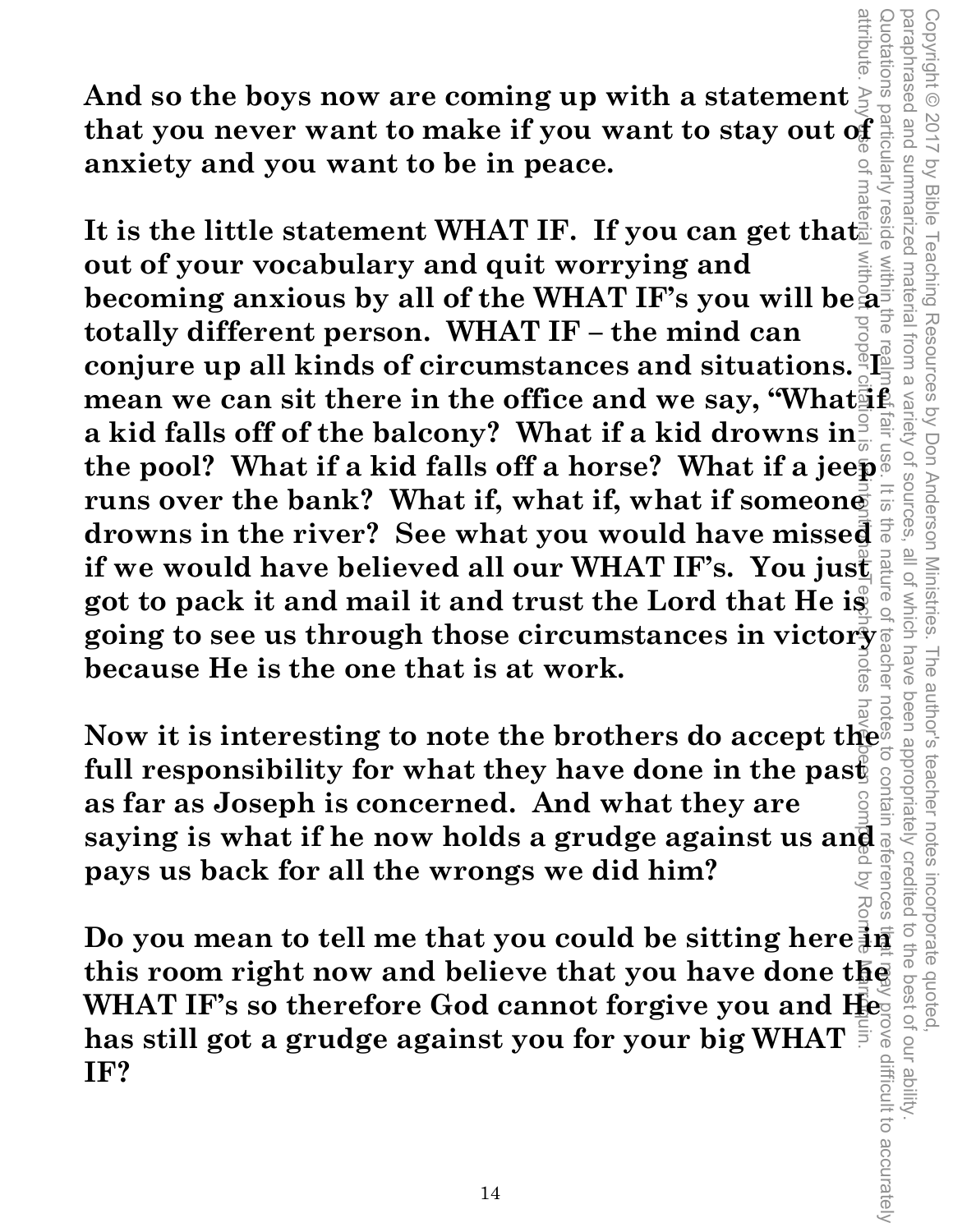You mean you can really look me straight in the face  $\frac{3}{2}$  and say that the blood of Christ applies to everything in this room except for that one thing that you did?  $\frac{3}{2}$  and  $\frac{3}{2}$  and you can conjure up all attribute. Any use of material without proper citation is unintentional. Teacher notes have been compiled by Ronnie Marroquin. eluotations particula **You mean you can really look me straight in the face and say that the blood of Christ applies to everything in this room except for that one thing that you did?**  All of us can. And say, "Well the blood of Jesus Christ" was totally adequate for all of that but this. And I am **just beyond hope because of this one thing that I have done. The Lord is still holding a grudge against me for that one thing." Do you think that would hurt the heart of the Lord just a little bit? Oh you had better believe it. You cannot find anything in the Bible where<br>there is a picture of God holding a grudge against there is a picture of God holding a grudge against**  unintentional. I eacher note **someone and not making total provision no matter what it is. That is because He loves you**  nature of **unconditionally.** 

Copyright © 2017 by Bible Teaching Resources by Don Anderson Ministries. The author's teacher notes incorporate quoted,

Copyright © 2017 by Bible Teaching Resources by Don Anderson Ministries.

paraphrased and summarized material from a variety of sources, all of which have been appropriately credited to the best of our ability.

all of which have

variety of sources

 $\overline{O}$ 

 $rac{1}{\sqrt{2}}$ 

ine

teachel

annonne

**And so does Joseph. Watch this.** 

**v. 16 So they sent word to Joseph, saying, "Your father left these instructions before he died:** 

**Do you know what I think this is? I think these boys are acting just like you did in grade school. When you**  $\bar{\mathbf{z}}$ wanted to skip school you wrote your own excuse and **then you signed your parents' handwriting to it. And y. 16 So they sent word to Joseph, saying, "Your father"**<br> **y. 16 So they sent word to Joseph, saying, "Your father"**<br>
Do you know what I think this is? I think these boys and a sense of a sense of a sense are acting jus **see it and so you forged their name you know and then turned it back in like – you never did that?**  Quotations particularly reside within the realm of fair use. It is the nature of teacher notes to contain references that may prove difficult to accurately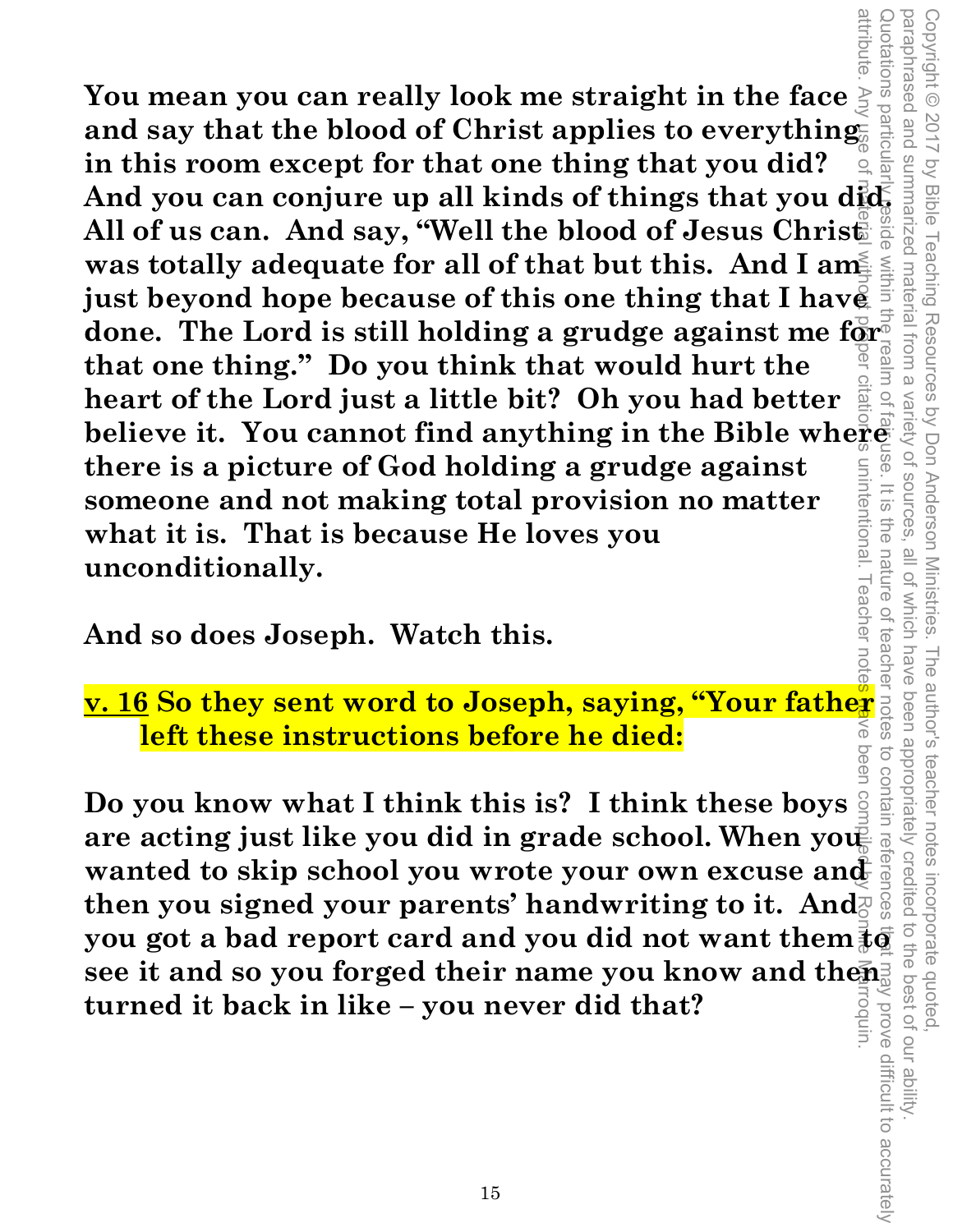attribute. Any use of material with a proper citation is unintentional. Teacher notes have been compiled by Ronnie Marroquin. Quotations particularly reside within the realm of fair use. It is the nature of teacher notes to contain references that may prove difficult to accurately suotations It could be and I have been willing to accept this that **maybe in the final days the boys had some private**  discussions with their dad while Joseph was down in  $\frac{1}{2}$   $\frac{1}{2}$  Memphis serving during those 17 years there. They  $\frac{1}{2}$   $\frac{1}{2}$  saying, "Dad what if he does this when he dies?" Maybe  $\frac{1}{2}$  they could hav **discussions with their dad while Joseph was down in Memphis serving during those 17 years there. They are they could have talked with that kind of anxiety inside.**  And no matter what Jacob would say to them about the **genuine love that he had for them they still could not believe it. And perhaps it did come out of that. But knowing what Jacob has been up to and knowing what**<br>some of these boys have been up to on occasion and<br>some of the stories they have told I would not put it **some of these boys have been up to on occasion and some of the stories they have told I would not put it**  unntention  $=$   $\frac{1}{2}$ **pass them to write a pretty good note here.**  ine

**v. 17 'This is what you are to say to Joseph: I ask you to forgive your brothers the sins and the wrongs they committed in treating you so badly.' Now please forgive the sins of the servants of the God of your father."** When their message came to him, Joseph **wept.** 

Copyright © 2017 by Bible Teaching Resources by Don Anderson Ministries. The author's teacher notes incorporate quoted,

The author's teacher notes

been appropriately credited

incorporate quoted,<br>edited to the best of our ability

by Bible Teaching Resources by Don Anderson Ministries

paraphrased and summarized material from a variety of sources, all of which have been appropriately credited to the best of our ability.

all of Which have

teache

notes

Variety of sources

paraphrased and Copyright © 2017

**Oh boy. You know if there is one problem with us in the human race it is the slowness of our ability to accept forgiveness. Not only of ourselves but forgiveness from the Lord for what He has done. "Now**  please forgive the sins of the servants of the God of<br>your father." Here they are still begging for a<br>forgiveness that is already theirs as far as Joseph is<br>concerned he told them 17 years ago on that very first<br>meeting " **please forgive the sins of the servants of the God of**  JINIO **your father." Here they are still begging for a Aarroc forgiveness that is already theirs as far as Joseph is meeting "Don't be grieved that you sold me. God sent me. It was His purpose to save everybody alive.**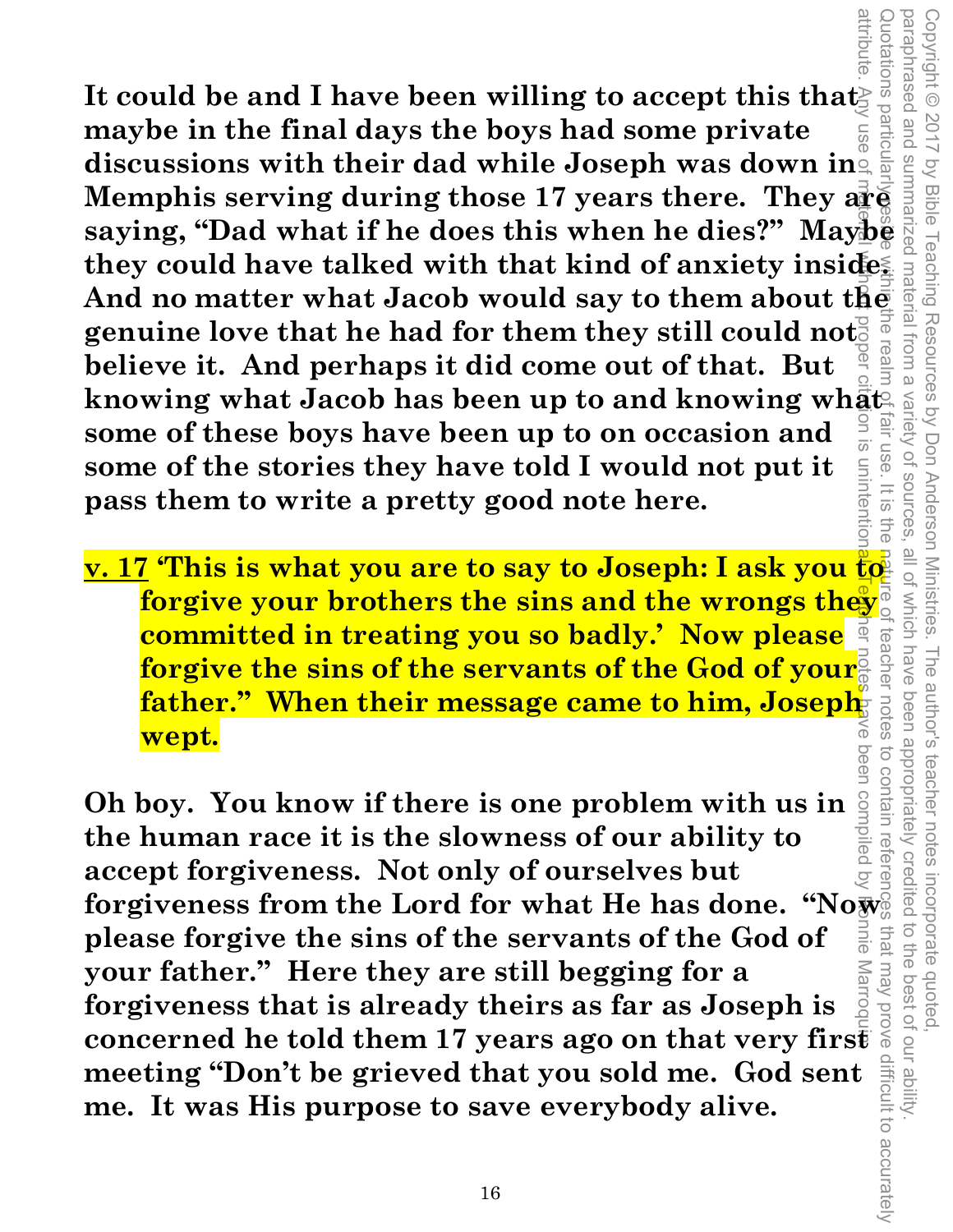And I am free to from bitterness and resentment. I lo<del>v</del>e **you and it is my great joy to minister."** 

**Why is Joseph weeping? He is weeping over their unbelief and their inability to trust him.** 

attribute. Any use of material without proper citation is unintentional. Teacher notes have been compiled by Ronnie Marroquin. **All right now you apply that to the Lord Jesus. Are you**  making tears run down His cheeks tonight because you<sup>®</sup> **cannot believe that God can forgive you? That it is too late for you? You have done too much? You have gone too far? You have reached beyond the realm of His exceeding great grace. Therefore you have an excuse to not respond today. Oh come on. He wants you to**  receive Him and be totally free, joyful, reconciled. So **oftentimes we preach the cross of Jesus Christ and Hisp-**<br>ability to forgive but we dony the continuity of His eachel **ability to forgive but we deny the continuity of His grace and the fact that we have eternal salvation.**  LUOLGS

Copyright © 2017 by Bible Teaching Resources by Don Anderson Ministries. The author's teacher notes incorporate quoted,

Teaching Resources by Don Anderson Ministries.

Copyright © 2017 by Bible

materia

paraphrased and summarized material from a variety of sources, all of which have been appropriately credited to the best of our ability.

all of which have

The author's teacher notes incorporate quoted,<br>have been appropriately credited to the best of our ability

Variety of sources

Quotations particularly reside within the valm of fair use. It is the nature of teacher notes to contain references that may prove difficult to accurately

teachel

notes nave

**Ces** 

 $\circ$ 

 $\overline{\omega}$ 

#### **John 10:28,29**

I give unto them eternal life, and they shall never **perish. Neither shall any man take them out of my hand. My Father which gave them to me is greater. than all, and no man is able to take them out of my Father's hand.**  Ronne Marroquin that may prove difficult to accurately

**And then Leslie Flynn says this in his book** *Joseph: God's Man in Egypt***:** 

 **How like people who confess their sins but then continue to drag them out, pull them up, spread them out, weep over them afresh, somehow forgetting that**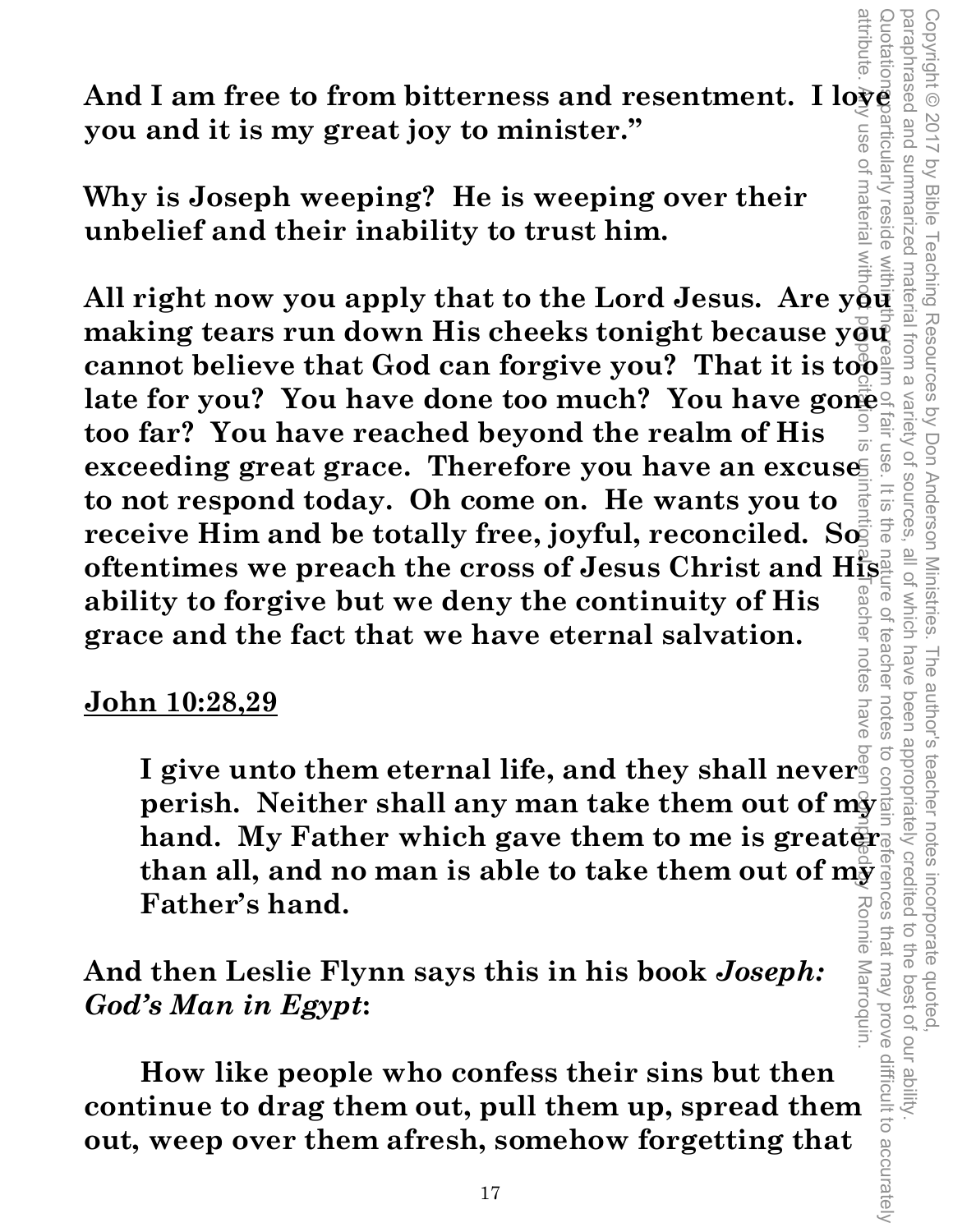**God has declared them forgiven. When Christ pardons our sins, He buries them. Let's leave them buried, and do like our Lord -- remember them no more.** 

 **Joseph knew how bad their sin had been, and forgave them fully. So Christ knows the rottenness of our past, and freely forgives.** 

**v. 18 His brothers then came and threw themselves down before him. "We are your slaves," they said.** 

**Well we get one finally chance to see the fulfillment of the dreams. It is now reality again. They are throwing themselves on the floor, begging for a forgiveness that**  $\frac{1}{6}$  **they had 17 years ago. Wanting it once again. they had 17 years ago. Wanting it once again.**  attribute. Any use of material without proper citation is unintentional. Teacher notes have been changed by Ronnie Marroquin. Only Ronnie Marroquin.

**<u>v. 19</u> But Joseph said to them, "Don't be afraid. Am I in the place of God?**  notes

**God is the great avenger. I am leaving the**  God is the great avenger. I am leaving the<br>
responsibility to Him. I am not going to interfere. Am  $\frac{3}{4}$  is<br>
in the position to take vengeance into my own hands<br>  $\frac{3}{4}$   $\frac{3}{8}$   $\frac{3}{8}$   $\frac{3}{8}$   $\frac{3}{8}$   $\frac{3$ **in the position to take vengeance into my own hands?** 

**<u>v. 20</u> You intended to harm me, but God intended it for**  $\frac{1}{2}$  **good to accomplish what is now being done, the**  $\frac{1}{2}$  $\frac{1}{2}$  **saving of many lives. good to accomplish what is now being done, the saving of many lives.** 

**ISONALLY AND SERVING SAVING OF MANY IVES.**<br> **IMPORT MANY IVES.**<br>
Can't you brothers see God involved in all of this?<br>
Can't you recognize it? Haven't I preached it? Haven<sup>3</sup> is a starting the starting of  $\frac{1}{2}$ <br> **I** de **Can't you brothers see God involved in all of this?**  ma **Can't you recognize it? Haven't I preached it? Haven't when I first saw you that that was the case.** 

**Joseph is faithful and consistent.** 

**MILDOUT**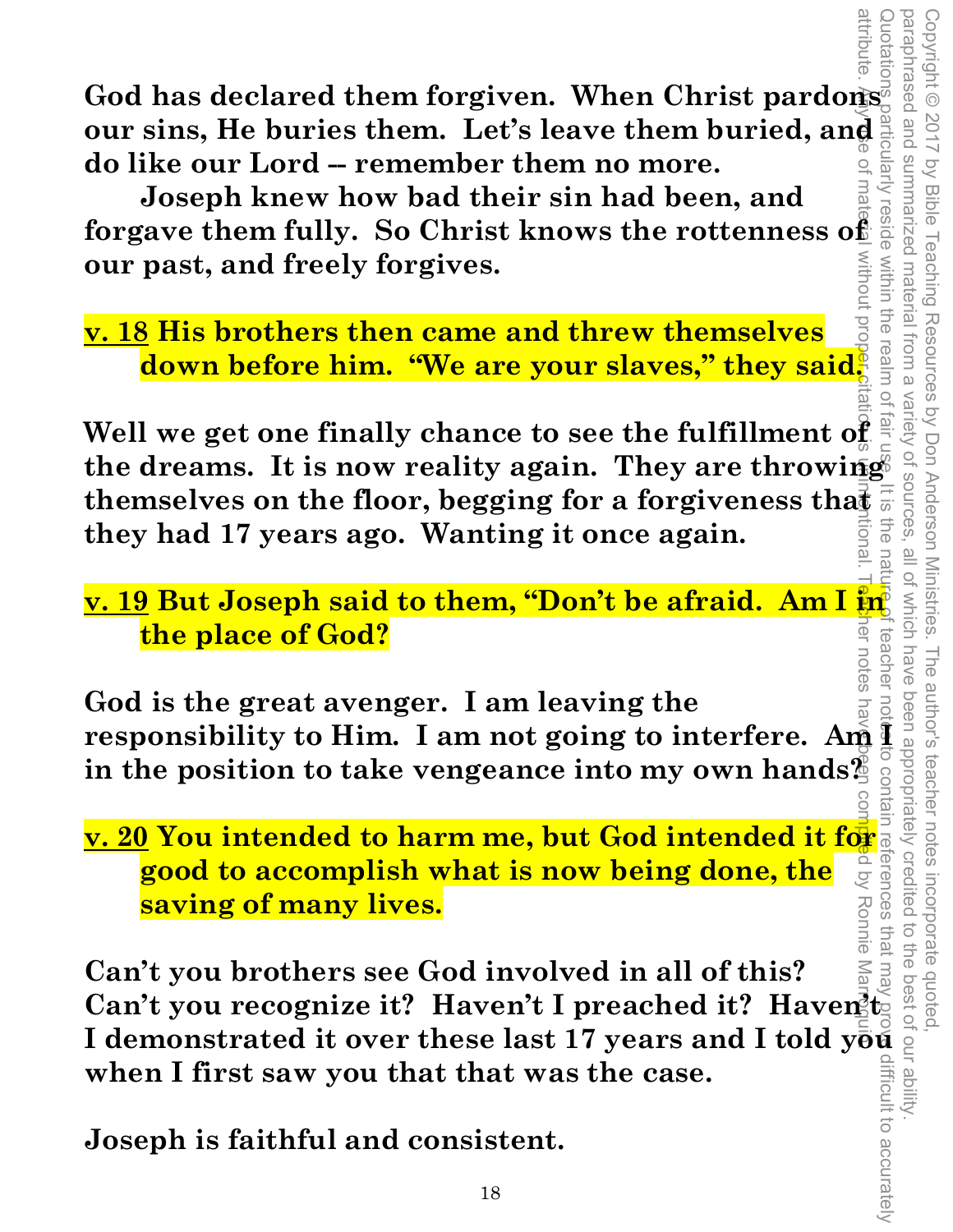**In Genesis 45 when he first saw them he said, "You sold as a me but God sent me." And here, "You meant evil me but God sent me." And here, "You meant evil against me, but God meant it for good."** 

**That is Romans 8:28**

That is <u>Romans 8:28</u><br>
And we are knowing that for those who are loving<br>
God all things He is working together for good for  $\frac{1}{2}$ <br>
those who are the called in accordance with His<br>
purpose.<br>
Can I give you a little key **And we are knowing that for those who are loving**  God all things He is working together for good for **those who are the called in accordance with His**   $\overline{O}$ **purpose.** 

Quotations particularly reside within the realm of fair use. It is the nature of teacher notes to contain references that may prove difficult to accurately  $\overline{\varpi}$ **came to my mind when I got to this point in the study? The key to Joseph's faithful and victorious life was his solution** and to see God in every circumstance as the<br>sovereign administrator over all of the events of his life<br>and to use them in the full accomplishment of His<br>purpose. **ability to see God in every circumstance as the and to use them in the full accomplishment of His**  teachel notes **purpose.** 

Copyright © 2017 by Bible Teaching Resources by Don Anderson Ministries. The author's teacher notes incorporate quoted,

The author's teacher notes

incorporate quoted  $\overline{a}$ 

been appropriately credited

notes

to contain references

that ma o the Teaching Resources by Don Anderson Ministries.

paraphrased and summarized material from a variety of sources, all of which have been appropriately credited to the best of our ability.

Variety of sources.

paraphrased and

summarized material from a

use or materia

Copyright © 2017 by Bible

**It is his ability to see God in everything in his life as the sovereign administrator so he can rise above it.**  It is his ability to see God in everything in his life as  $\frac{1}{8}$  the sovereign administrator so he can rise above it.<br>That is Joseph. God give me the high and holy privilege to prove to these brothers by my consistent

**That is Joseph. God give me the high and holy**  faithful provision for all of their needs and my ability **to forgive that I hold no bitterness toward them and the hurt that they perpetrated on me in my childhood by their hatred and their selling me into Egypt, the love of God can withstand that and rise above it.**  attribute. Any use of material without proper citation is unintentional. Teacher notes have been compiled by Ronnie Marroquin.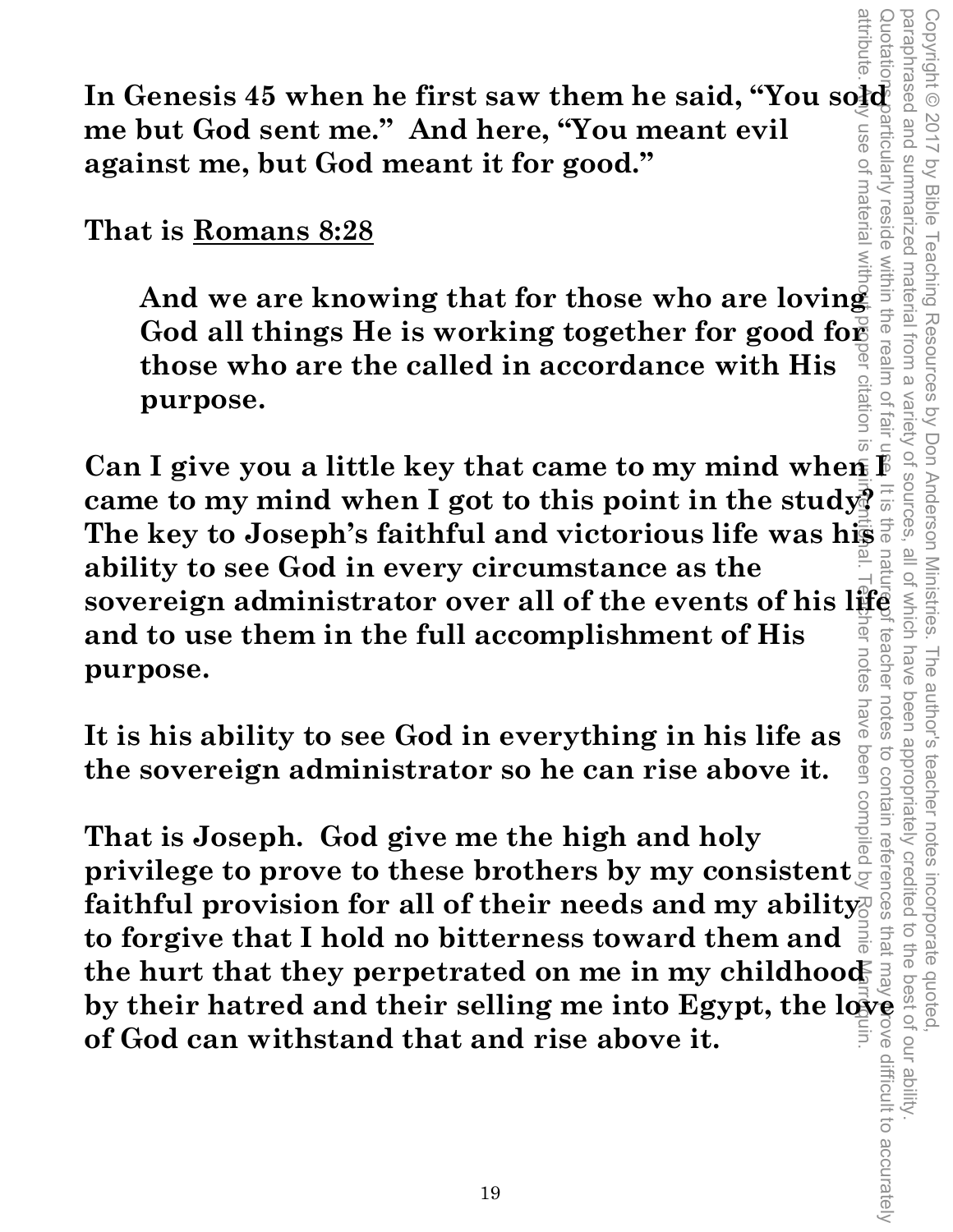**It was Martin Luther who wrote these words:** 

 **For feeling come and feelings go, And feelings are deceiving; My warrant is the word of God, Naught else is worth believing. Though all my heart should feel condemned For want of some sweet token, There is One greater than my heart Whose word cannot be broken.** 

**Martin Luther realized that feelings come and feelings go and feelings are deceiving. If you are basing your**  salvation on your feelings, one day you feel saved and **the next day you do not. But it is the Word of God that declares that I will never be separated. That He gives me eternal life and I will never perish, therefore thereor**<br>is one greater than my heart whose Word cannot be **is one greater than my heart whose Word cannot be broken.**  attribute. Any use of material without proper citation is unintentional. Teacher notes have been compiled by Ronnie Marroquin.

Copyright © 2017 by Bible Teaching Resources by Don Anderson Ministries. The author's teacher notes incorporate quoted,

paraphrased and summarized material from a variety of sources, all of which have been appropriately credited to the best of our ability.

Copyright © 2017 by Bible Teaching Resources by Don Anderson Ministries. The author's teacher notes incorporate quoted,<br>paraphrased and summarized material from a variety of sources, all of which have been appropriately c

Quotations particularly reside within the realm of fair use. It is the nature of teacher notes to contain references that may prove difficult to accurately

rces that may prove difficult to accurately

 $rac{1}{\sqrt{2}}$ 

### **1 John 5:11,12**

**And this is the record, that God hath given to us eternal life, and this life is in His son. He that hath the Son hath life, and He that hath not the Son of God hath not life.** 

**You sit before me in this class in one of two places. You either have the Son and have life or you do not have the Son and you do not have life.**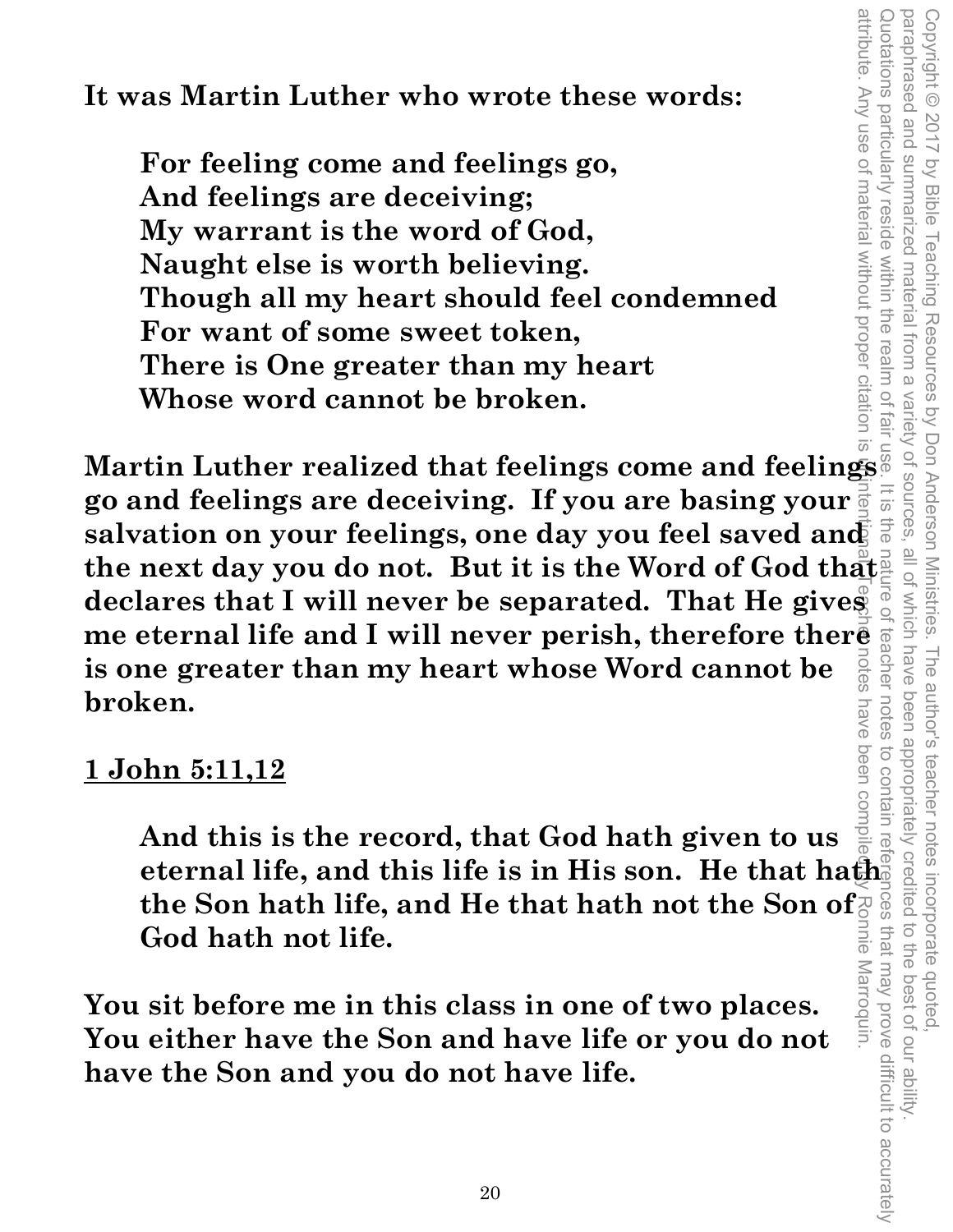Quotations particularly reside within the realm of fair use. It is the neture of teacher notes to contain references that may prove difficult to accurately paraphrased and paraphrased and summarized material from a variety of sources, all of which have been appropriately credited to the best of our ability. Copyright © 2017 by Bible Teaching Resources by Don Anderson Ministries. The author's teacher notes incorporate quoted, Copyright © 2017 votations particularly summarized material from a Vy Bible Teaching Resources by Don Anderson Ministries. vanety teachel The author's teacher notes incorporate quoted,<br>have been appropriately credited to the best of our ability pes that

attribute. Any use o

**God said it; I believed it; that settled it! An eternal transaction took place.** 

**Joseph said, "It has been done. I forgave you 17 years ago now please live in the freedom of my forgiveness and my unconditional love."** 

And God is saying that to you today. He is saying I  $\log \bar{e}$ **you. Two thousand years ago my Son paid the penalty for your sin and I recognize that that penalty was paid totally adequate. And nothing you can do can surprise me because I cannot be surprised at what you are apart from what I am. So just trust me. from what I am. So just trust me.**  attribute. Any use of material without poper citation is unitention and teacher notes have been compiled by Ronnie Marroquin. Any use of material without proper compiled by Ronnie Marroquin.

**<u>v. 21</u> So then, don't be afraid. I will provide for you and**  $\frac{a}{b}$  **will provide for you and**  $\frac{a}{c}$  **whildren." And he reassured them and spoke**  $\frac{a}{c}$  **and**  $\frac{b}{c}$  **and**  $\frac{c}{c}$  **and**  $\frac{c}{c}$  **and**  $\frac{c}{c}$  **and \ your children." And he reassured them and spoke kindly to them.** 

notes **I am going to keep on taking care of you. Please be 1** am going to keep on taking care of you. Please be assured of the fact. I am going to be just the same way  $\frac{3}{5}$  I was when father was alive. Do not increase my grief by your inability to believe. **I was when father was alive. Do not increase my grief by your inability to believe.** 

**<u>v. 22</u> Joseph stayed in Egypt, along with all his father</u> family. He lived a hundred and ten years.** 

Isn't that incredible. We have studied meticulously his. **life from 17 to 56 and now in one verse, in one phrase, we have skipped over 54 silent years. You want to talk to somebody when you get to Heaven. I want to find out what Joseph did during those 54 years. That is going to be something that is just now there.**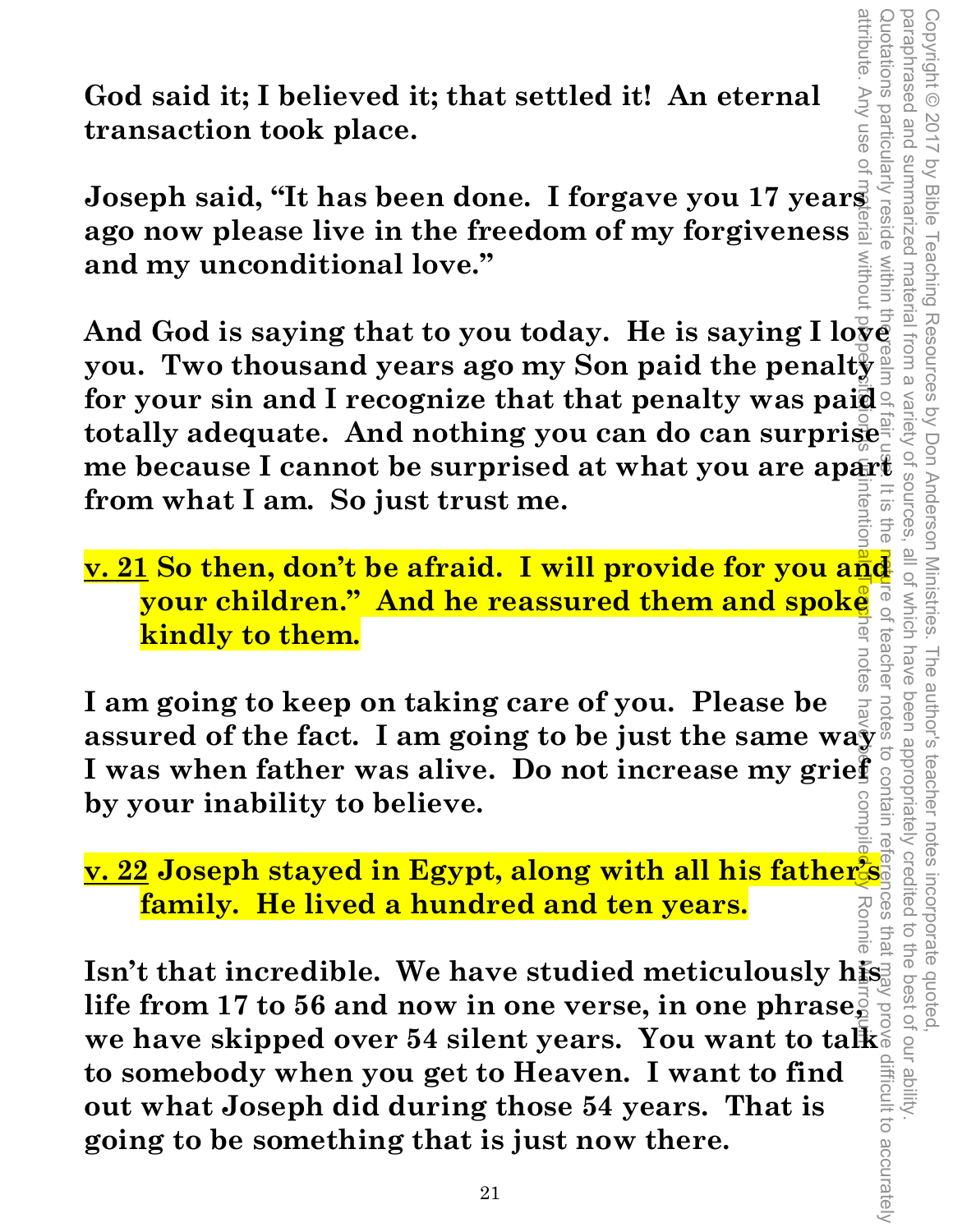**But that tells you also something else about the Bible. The Bible is a book that only gives significant details for your growth and your spiritual development. And**  $\hat{\mathbf{a}}$  $\hat{\mathbf{a}}$  **is a lot of times the things you would like to know and I would like to know are not all that important so they**  $\hat{\mathbf{a}}$  **is a space just "X'd" o for your growth and your spiritual development. And a lot of times the things you would like to know and I would like to know are not all that important so they are just "X'd" out of the picture and passed out. Fiftywe have grown to love and now we have got another funeral on our hands.**  citation is unintentiona

**Joseph is 110 when he dies.** 

**But he had some fun too. Notice the 23rd verse.** 

**v. 23 and saw the third generation of Ephraim's children.** *[Got to be a great-granddaddy.]* **Also the children of Makir son of Manasseh were placed at birth on Joseph's knees.** 

Copyright © 2017 by Bible Teaching Resources by Don Anderson Ministries. The author's teacher notes incorporate quoted,

The author's teacher notes

incorporate quoted  $\overrightarrow{C}$ **SUIS** 

been appropriately creditec

Teaching Resources by Don Anderson Ministries.

paraphrased and summarized material from a variety of sources, all of which have been appropriately credited to the best of our ability.

all of which have

variety of sources fair use

paraphrased and Copyright © 2017

Vy Bible

suotations

**resid** 

le rea

llm of

 $=$   $\frac{1}{2}$ 

ite<br>S

nature

teachel

attribute. Any use of material without proper citation is unintentional. Teacher notes have been computed by Ronnie Marroquin. Quotations particularly reside within the realm of fair use. It is the nature of teacher notes to contain references that may prove difficult to accurately notes **He got to do the same thing that Abraham and Jacob**  got to do. I never thought I was going to see your face  $\frac{1}{2}$  again but I got to see your kids. Joseph is joyful. We **again but I got to see your kids. Joseph is joyful. We**  know that. And the fact that the Word of God "X's" out **56 to 110 tells you that from 56 to 110 nothing significant happened that was inconsistent with what you saw in the first 56 years. Because if something badent had happened like in the life of David or somebody else Because the Bible does not make any plastic saints or X<br>
Because the Bible does not make any plastic saints or X<br>
things out of the record if in fact there was a failure so after 56 you would have gotten it in the record. things out of the record if in fact there was a failure so**  $\frac{1}{3}$ **<br>you can assume on good evidence that from 56 to 110<br>** $\frac{1}{3}$ **you can assume on good evidence that from 56 to 110**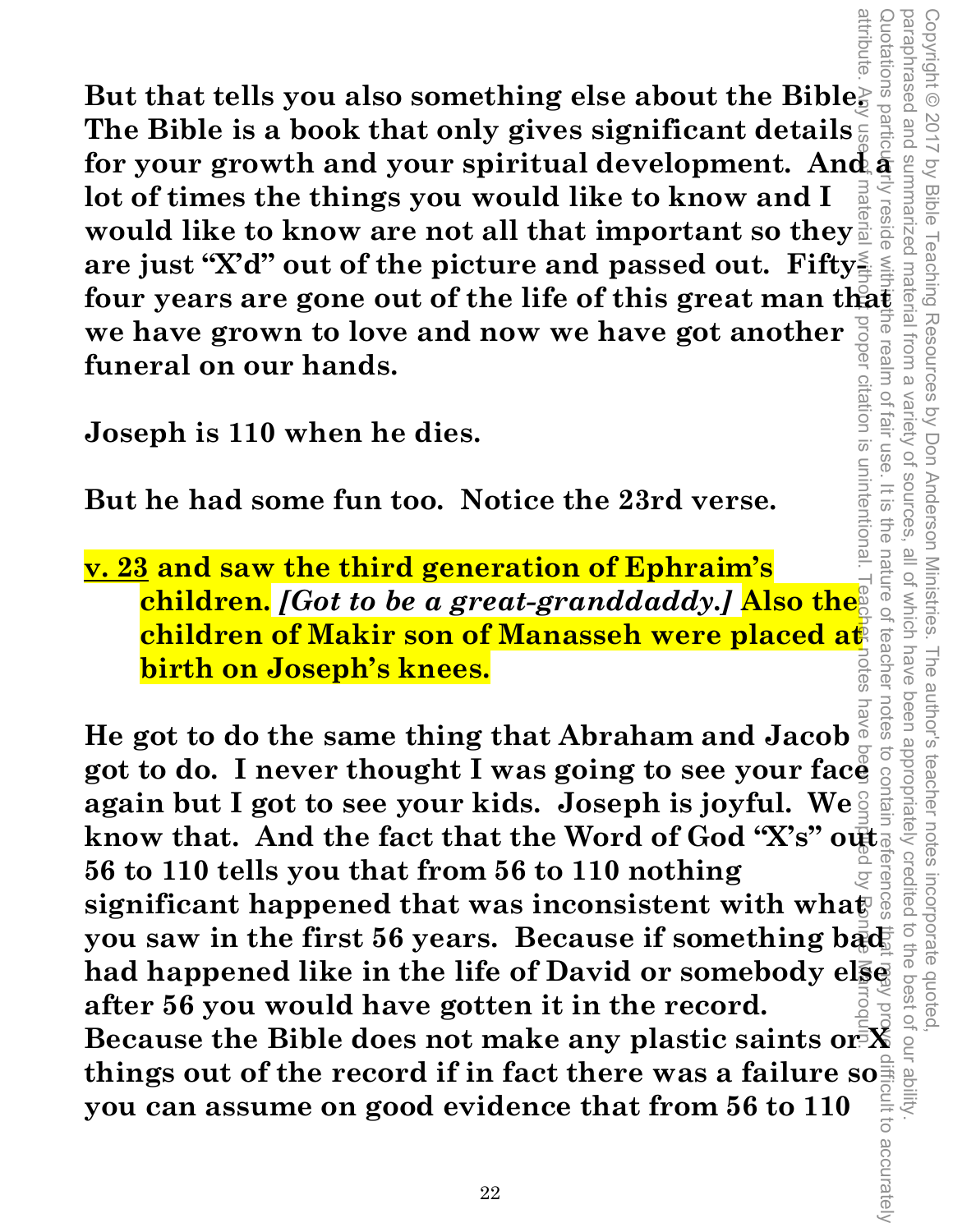**Joseph pulled a load and he was faithful to what he said.** 

**v. 24 Then Joseph said to his brothers,** *[Get this, this* **is a said.<br>
v. 24 Then Joseph said to his brothers,** *[Get this, this* **is <b>a** said. **He lived with those boys and continued to provide for them in every way and saw the third generation of**  nateria **these children.** 

**Example 1 pulled a load and he was faithful to what he**<br> **great.**<br> **lived with those boys and continued to provide for a simple<br>
in in every way and saw the third generation of<br>
se children.<br>
<b>4 Then Joseph said to his br to your aid and take you up out of this land to the land he promised on oath to Abraham, Isaac and**  si uoitet **Jacob."** 

**Jacob when he dies on the front of the passage is**  looking back. Take me back home again and bury me  $\bar{\mathrm{s}}$ **by Leah.** 

attribute. Any use of material without proper citation is unintentional. Teacher notes have been compiled by Ronnie Marroquin. **I eache Joseph is not. He has got his eyes on the Abrahamic covenant of the future. He says the day is coming when you are leaving here. Do not leave my bones behind**   $\leq$ **when you go. That is the thing that caused him to qualify for being in the book of Hebrews. My life is passing away but you do not have to worry about it. Just because God buries his workman He is going to carry on His work. My life is just a shadow. God will come to your aid. He will take care of you.** 

**v. 25 And Joseph made the sons of Israel swear an oath and said, "God will surely come to your aid, and then you must carry my bones up from this place."**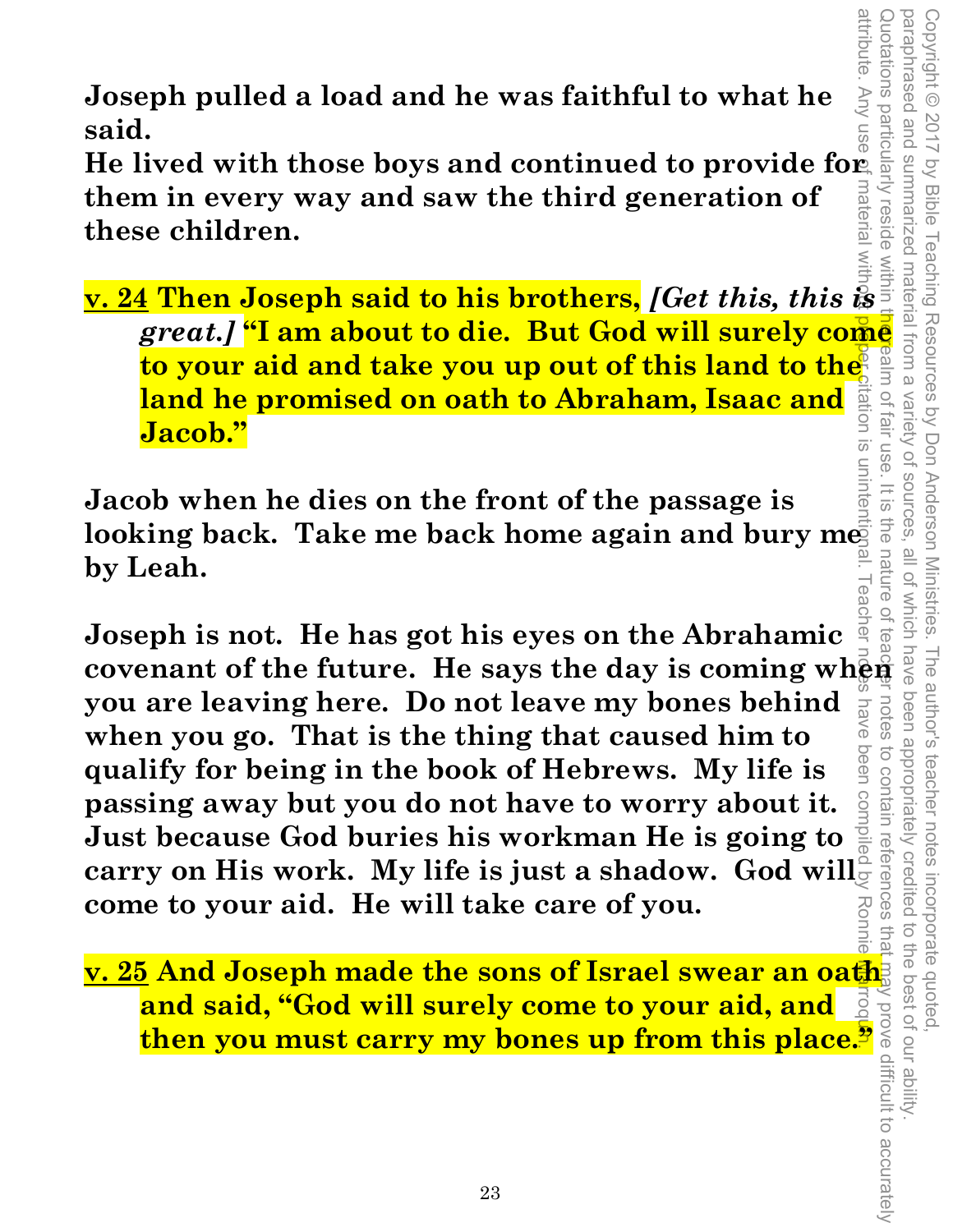**And that is Hebrews 11:22**

**By faith Joseph, when he was dying, made mention and all and that is Hebrews 11:22 of the exodus of the sons of Israel and gave orders**  reside within the realm of **concerning his bones.** 

**And if you want the reference Exodus 13:19-21 when Moses left with the bunch and they took off they had the bones of Joseph with them so they did it.**  0112110

**v. 26 So Joseph died at the age of a hundred and ten. And after they embalmed him, he was placed in a coffin in Egypt.** 

To wait the day when Moses is going to take the peopless<br>out of there. eacher notes **out of there.** 

Copyright © 2017 by Bible Teaching Resources by Don Anderson Ministries. The author's teacher notes incorporate quoted,

Copyright © 2017 by Bible Teaching Resources by Don Anderson Ministries.

summarized material from a

paraphrased and summarized material from a variety of sources, all of which have been appropriately credited to the best of our ability.

all of which have

teache

notes to contair

variety of sources fair use.

 $rac{1}{\sqrt{2}}$ ntentio ite<br>S paraphrased and

**Well we say goodbye to a good man.** 

There are four indelible things that stand out before  $\tilde{\mathbb{P}}$ **give you the lessons.** 

- **1. Joseph was a man who feared God. He respected God's sovereign authority in his life. He was a**  $\frac{1}{2}$  **or**  $\frac{1}{2}$  **man who feared God. God's sovereign authority in his life. He was a man who feared God.**  attribute. Any use of material without proper citation is unintentional. Teacher notes have been compiled by Ronnie Marroquin.
- **2. He was a man who had a deep desire to please Example 10 Example 10 Example 10 Example 10 Example 10 Coding the lessons.**<br> **Example 10 Example 10 Example 10 Coding 10 Example 10 Coding 10 Example 10 Coding 10 Coding 10 Coding 10 Coding deep desire to please God in the way he lived.**
- **3. He was a man with a heart toward God. He was**  $\mathbf{\bar{s}}$ **man with a heart toward God. The Lord was with him, directed him, and blessed him.**<br>
<br>  $\begin{array}{r} \text{if} \begin{array}{c} \text{if} \begin{array}{c} \text{if} \begin{array}{c} \text{if} \begin{array}{c} \text{if} \begin{array}{c} \text{if} \begin{array}{c} \text{if} \begin{array}{c} \text{if} \begin{array}{c} \text{if} \begin{array}{c} \text{if} \begin{array}{c} \text{if} \$ **him, directed him, and blessed him.**  Quotations particularly reside within the realm of fair use. It is the nature of teacher notes to contain references that may prove difficult to accurately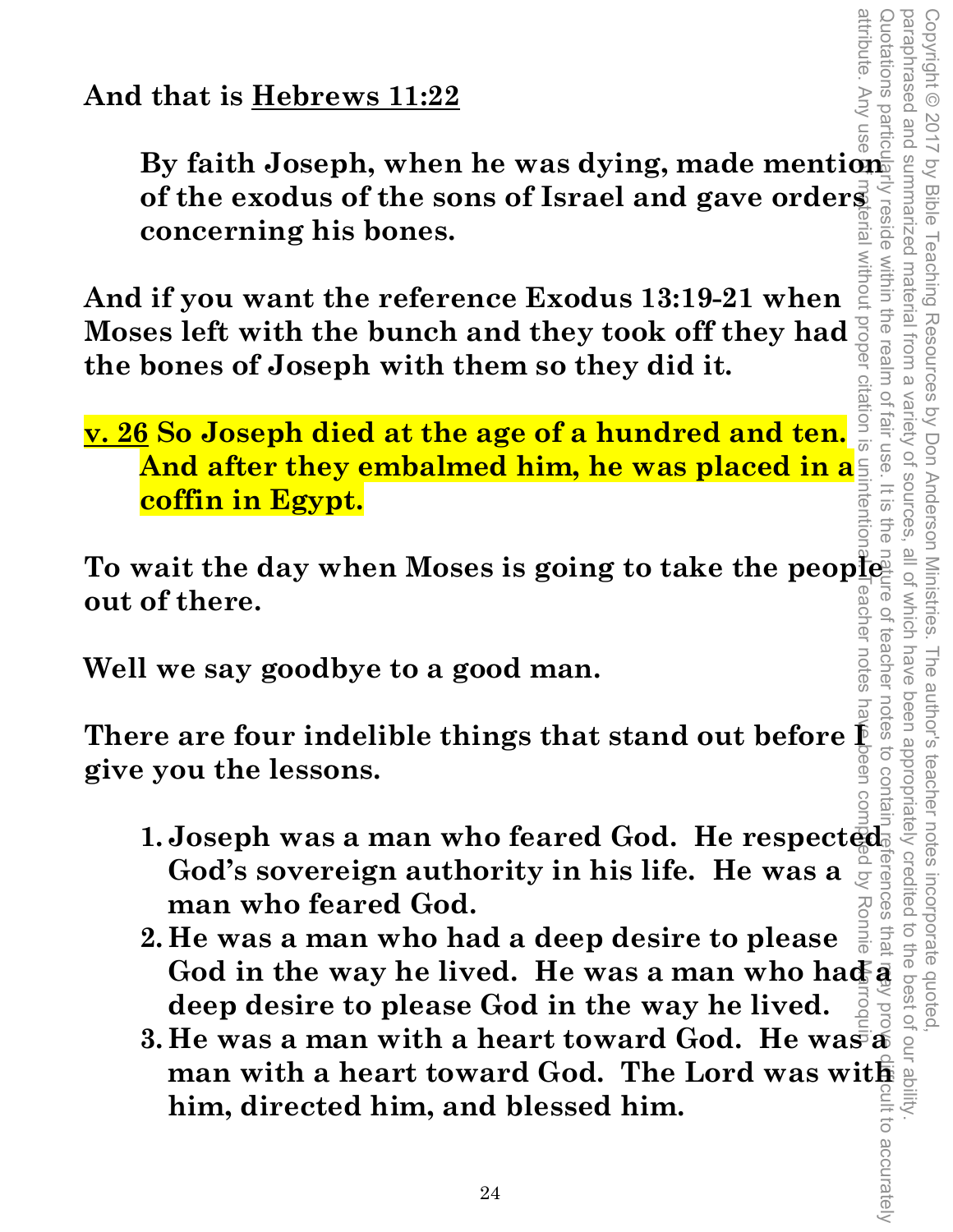**4. The fourth lesson we get out of his life is "all things work together for good" and oh boy we have seen that.** 

attribute. Any use of materia **I tried to summarize his life and I came up with two**  words: FELLOWSHIP and FAITHFULNESS. If we had<br>attended his funeral those two words to characterize<br>his life. He was a man of fellowship and a man of<br>faithfulness. **attended his funeral those two words to characterize his life. He was a man of fellowship and a man of faithfulness.** 

**You know something else that really comes out of his life? He is the perfect picture of an old man free of bitterness. He is a perfect picture of an old man free**  $\frac{1}{9}$ **<b>f**  $\frac{1}{9}$  **bitterness. bitterness.** 

You know the difference between beautiful old people and ugly old people? It is bitterness. You know some<sup>®</sup> **people just died bitter and they are just a pain to their**  whole family simply because when they get old they do **not have anything to hang onto and that is terrible. But beautiful people that die are the people that you always remember how they die.**  attribute. Any use of material without proper citation is unintentional. Teacher notes have been compiled by Ronnie Marroquin.

**Those kind of things mean more to you than anything in the world when you see people so free of bitterness and so ready to enter into the presence of God. What an enriching experience.** 

**Joseph was like that. He had every reason to be just oozing with bitterness over what those boys did to him but he was totally free of all that and what a beautiful illustration he is.**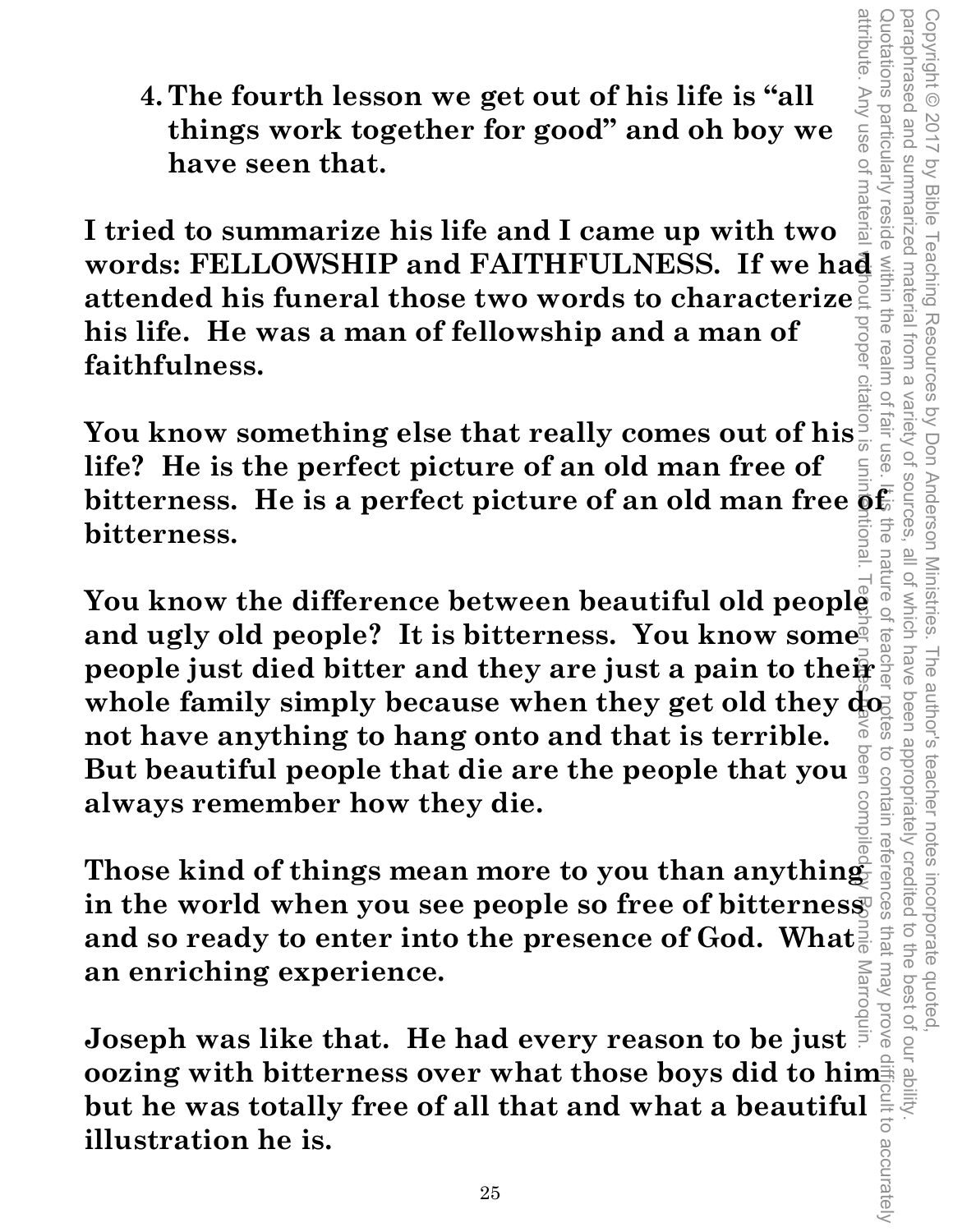# **LESSONS FROM THE PASSAGE:**

- **LESSONS FROM THE PASSAGE:**<br> **LESSON #1:** Death for the man who walks with God a simple conclusion to a well-ordered life. If  $\frac{2}{5}$ **is just a simple conclusion to a well-ordered life. like this statement. The Lord is saying, Come on home, I have got some new assignments for you.**
- **LESSON #2: The greatest thing we can do for those**  who depart is to fulfill their final wishes. Do what **they would want done.**
- **LESSON #3: Often times the guilt of past sins comes back to haunt us. God expects us to forget those things which are behind and press toward those things which are in front. Guilt oftentimes comes back to haunt us from past sin. And God expects usin** to forget those things. **to forget those things.**

Copyright © 2017 by Bible Teaching Resources by Don Anderson Ministries. The author's teacher notes incorporate quoted,

Teaching Resources by Don Anderson Ministries.

paraphrased and summarized material from a variety of sources, all of which have been appropriately credited to the best of our ability.

Which have

The author's teacher notes

incorporate quoted

the best of our ability

all of

Quotations particularly reside within the realm of fair use. It is the nature of teacher notes to contain references that may prove difficult to accurately

FUG

attribute. Any use o

paraphrased and Copyright © 2017

summarized materia

Trom a realm

Variety of sources

within the

**by Bible** 

attribute. Any use of material without proper citation is unintentional. Teacher notes have been compiled by Ronnie Marroquin. LESSON #4: We grieve our Savior by our inability  $\overline{\mathbf{g}}_{\mathbf{g}}^{\mathbf{g}}$ <br>believe Him and that His forgiveness is legitimate  $\mathbf{g}_{\mathbf{g}}^{\mathbf{g}}$ <br>He does not hold a grudge. So you can come to a  $\frac{3}{2}$ **PERTURN 44:** We grieve our Savior by our inability  $\overrightarrow{p}$   $\overrightarrow{p}$  and believe Him and that His forgiveness is legitimate  $\overrightarrow{p}$   $\overrightarrow{p}$  and  $\overrightarrow{p}$   $\overrightarrow{p}$  and  $\overrightarrow{p}$   $\overrightarrow{p}$  and  $\overrightarrow{p}$   $\overrightarrow{p}$  and  $\overrightarrow{p}$ **believe Him and that His forgiveness is legitimate. He does not hold a grudge. So you can come to a in their life for instance and they will say that is**  God getting even with me. (No Way). God got even **once and all for all at Calvary. He does not hold a grudge. That does not fit His character at all. We**  may prove difficult to accurately **grieve our Savior by our inability to believe Him that His forgiveness is legitimate.** 

**LESSON #5: The validity of Joseph's forgiveness is his consistent attitude.**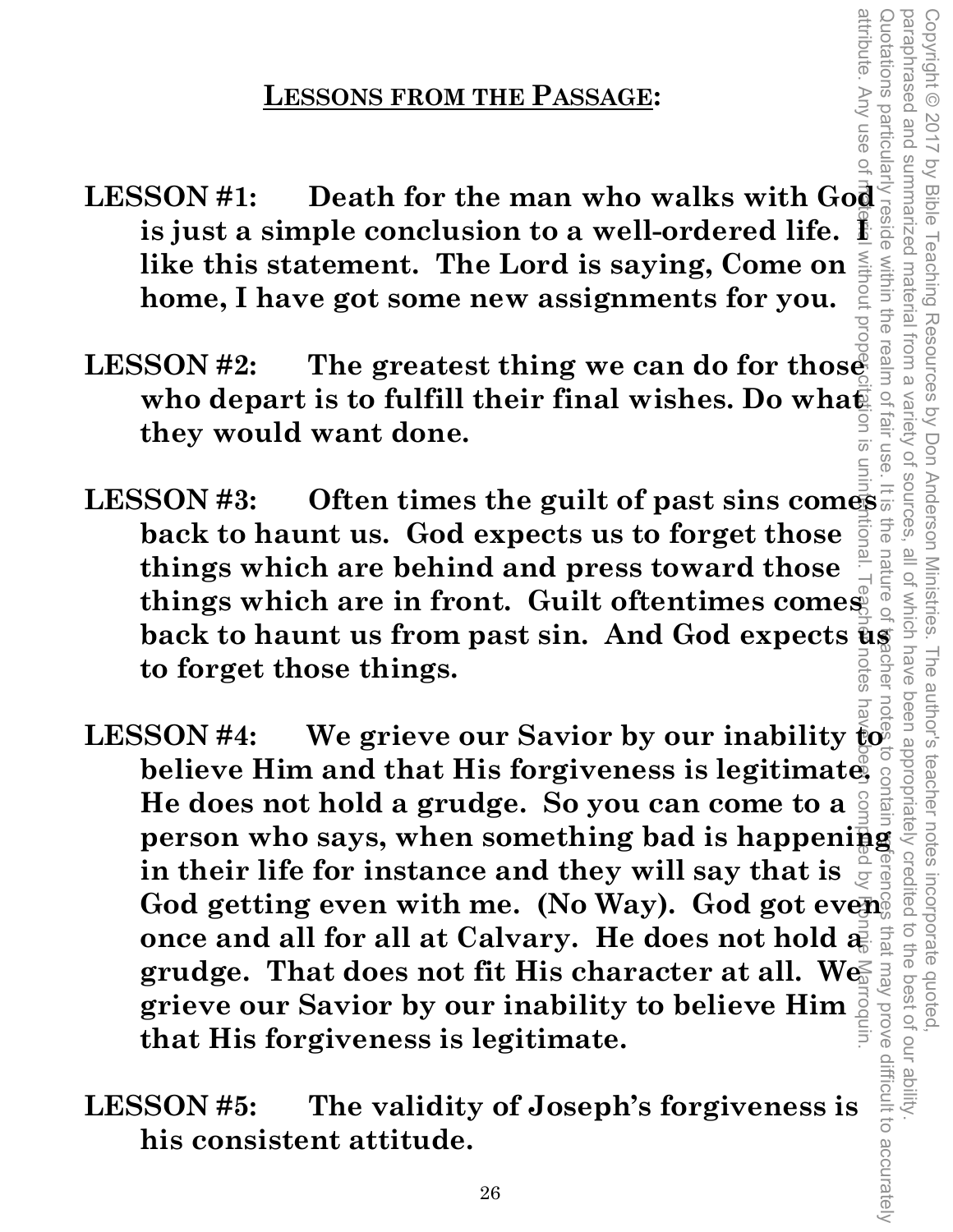- attribute. Any use of material without proper citation is unintentional. Teacher notes have been compiled by Ronnie Marroquin. Quotations particularly reside within the realm of fair use. It is the nature of teacher notes to contain references that may prove difficult to accurately paraphrased and summarized material from a variety of sources, all of which have been appropriately credited to the best of our ability paraphrased and summarized material from a variety of sources, all of which have been appropriately credited to the best of our ability. Copyright © 2017 by Bible Teaching Resources by Don Anderson Ministries. The author's teacher notes incorporate quoted Copyright © 2017 by Bible Teaching Resources by Don Anderson Ministries. The author's teacher notes incorporate quoted,
- **LESSON #6: Joseph is looking to the future with confidence when it comes time for him to die.**
- **LESSON #7: Joseph was a good man who walked with God.**

**Number 8 is Romans 8:28**

**LESSON #8: All thing work together for good.** 

**LESSON #9: Joseph was a man who feared God, desired to please God, fellowshipped with God, and** 

**would just put it all in F's okay.** 

saw God in people and events. That summarizes is a straight of the model of through with that I just figured in the solution of the solution of the solution of the solution of the solution of the FEARED, He FELLOWSHIPED An And then when I got through with that I just figured  $\frac{1}{2}$ <br>would just put it all in F's okay.<br>
He FEARED,<br>
He FOLLOWED,<br>
He FELLOWSHIPED<br>
And he was FAITHFUL to his God.<br>  $\frac{1}{2}$ <br>  $\frac{1}{2}$ <br>  $\frac{1}{2}$ <br>  $\frac{1}{2}$ <br>  $\$  **He FEARED, He FOLLOWED, He FELLOWSHIPED And he was FAITHFUL to his God.**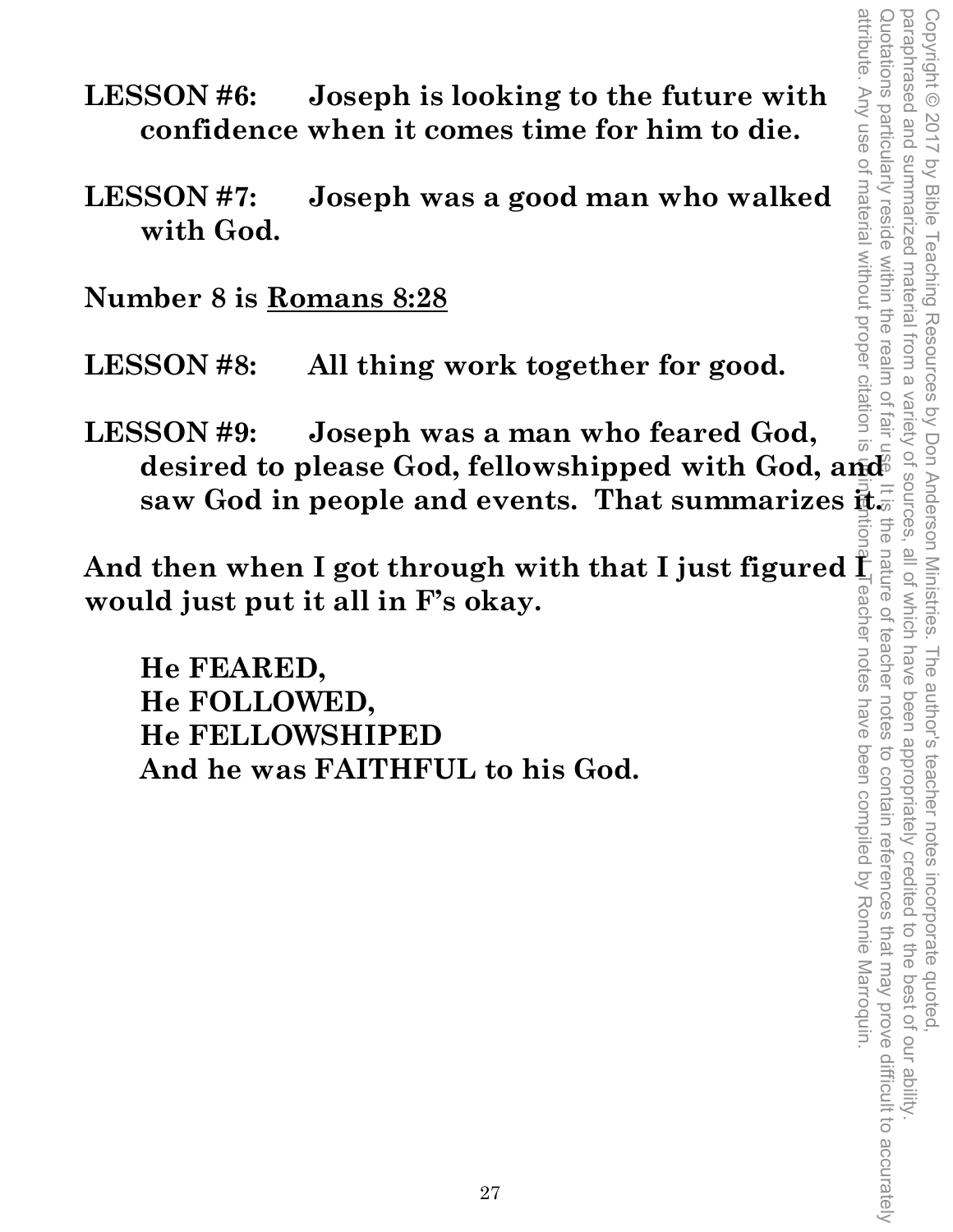#### **STUDIES IN THE LIFE OF JOSEPH STUDY NUMBER TWELVE - GENESIS 50:1-26 NOTES**

**v. 1 Joseph threw himself upon his father and wept over him and kissed him.** 

**v. 2 Then Joseph directed the physicians in his service to embalm his father Israel. So the physicians embalmed him,** 

**v. 3 taking a full forty days, for that was the time required for embalming. And the Egyptians mourned for him seventy days. v. 4 When the days of mourning had passed, Joseph said to Pharaoh's court, "If I have found favor in your eyes, speak to Pharaoh for me. Tell him,** 

**v. 5 'My father made me swear an oath and said, "I am about to die; bury me in the tomb I dug for myself in the land of Canaan." Now let me go up and bury my father; then I will return.'"** 

**v. 6 Pharaoh said, "Go up and bury your father, as he made you swear to do."** 

**v. 7 So Joseph went up to bury his father. All Pharaoh's officials accompanied him—the dignitaries of his court and all the dignitaries of Egypt—** 

**v. 8 besides all the members of Joseph's household and his brothers and those belonging to his father's household. Only their children and their flocks and herds were left in Goshen.** 

**v. 9 Chariots and horsemen also went up with him. It was a very large company.** 

**v.10 When they reached the threshing floor of Atad, near the Jordan, they lamented loudly and bitterly; and there Joseph observed a sevenday period of mourning for his father.** 

**v.11 When the Canaanites who lived there saw the mourning at the threshing floor of Atad, they said, "The Egyptians are holding a solemn ceremony of mourning." That is why that place near the Jordan is called Abel Mizraim.** 

**v.12 So Jacob's sons did as he had commanded them:** 

**v.13 They carried him to the land of Canaan and buried him in the cave in the field of Machpelah, near Mamre, which Abraham had bought as a burial place from Ephron the Hittite, along with the field. v.14 After burying his father, Joseph returned to Egypt, together with his brothers and all the others who had gone with him to bury his father.** 

**v.15 When Joseph's brothers saw that their father was dead, they said, "What if Joseph holds a grudge against us and pays us back for all the wrongs we did to him?"** 

**v.16 So they sent word to Joseph, saying, "Your father left these instructions before he died:** 

**v.17 'This is what you are to say to Joseph: I ask you to forgive your brothers the sins and the wrongs they committed in treating you so badly.' Now please forgive the sins of the servants of the God of your father." When their message came to him, Joseph wept.** 

**v.18 His brothers then came and threw themselves down before him. "We are your slaves," they said.** 

**v.19 But Joseph said to them, "Don't be afraid. Am I in the place of God?** 

**v.20 You intended to harm me, but God intended it for good to accomplish what is now being done, the saving of many lives. v.21 So then, don't be afraid. I will provide for you and your children." And he reassured them and spoke kindly to them.** 

28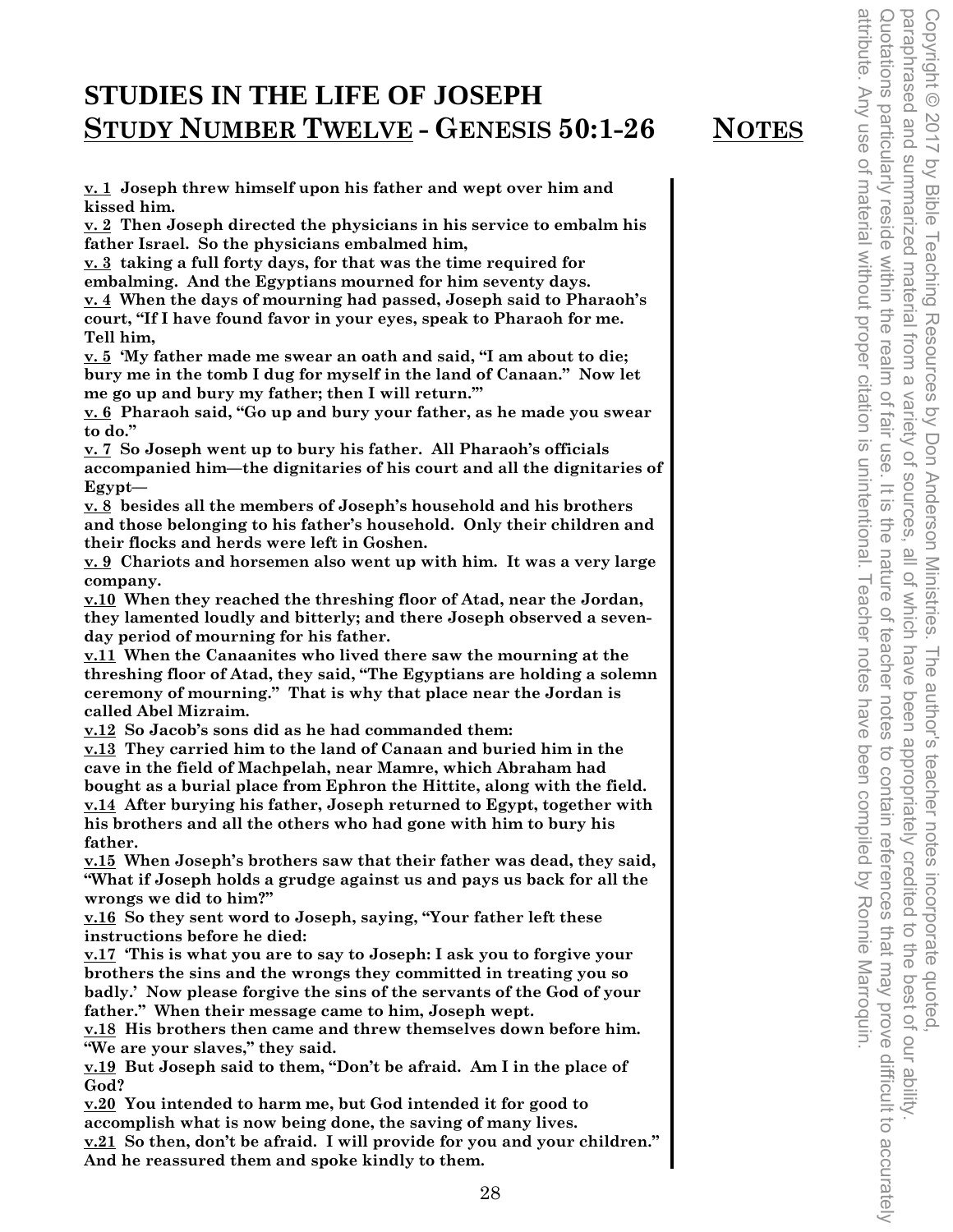**v.22 Joseph stayed in Egypt, along with all his father's family. He lived a hundred and ten years** 

**v.23 and saw the third generation of Ephraim's children. Also the children of Makir son of Manasseh were placed at birth on Joseph's knees.** 

**v.24 Then Joseph said to his brothers, "I am about to die. But God will surely come to your aid and take you up out of this land to the land he promised on oath to Abraham, Isaac and Jacob."** 

**v.25 And Joseph made the sons of Israel swear an oath and said, "God will surely come to your aid, and then you must carry my bones up from this place."** 

**v.26 So Joseph died at the age of a hundred and ten. And after they embalmed him, he was placed in a coffin in Egypt.**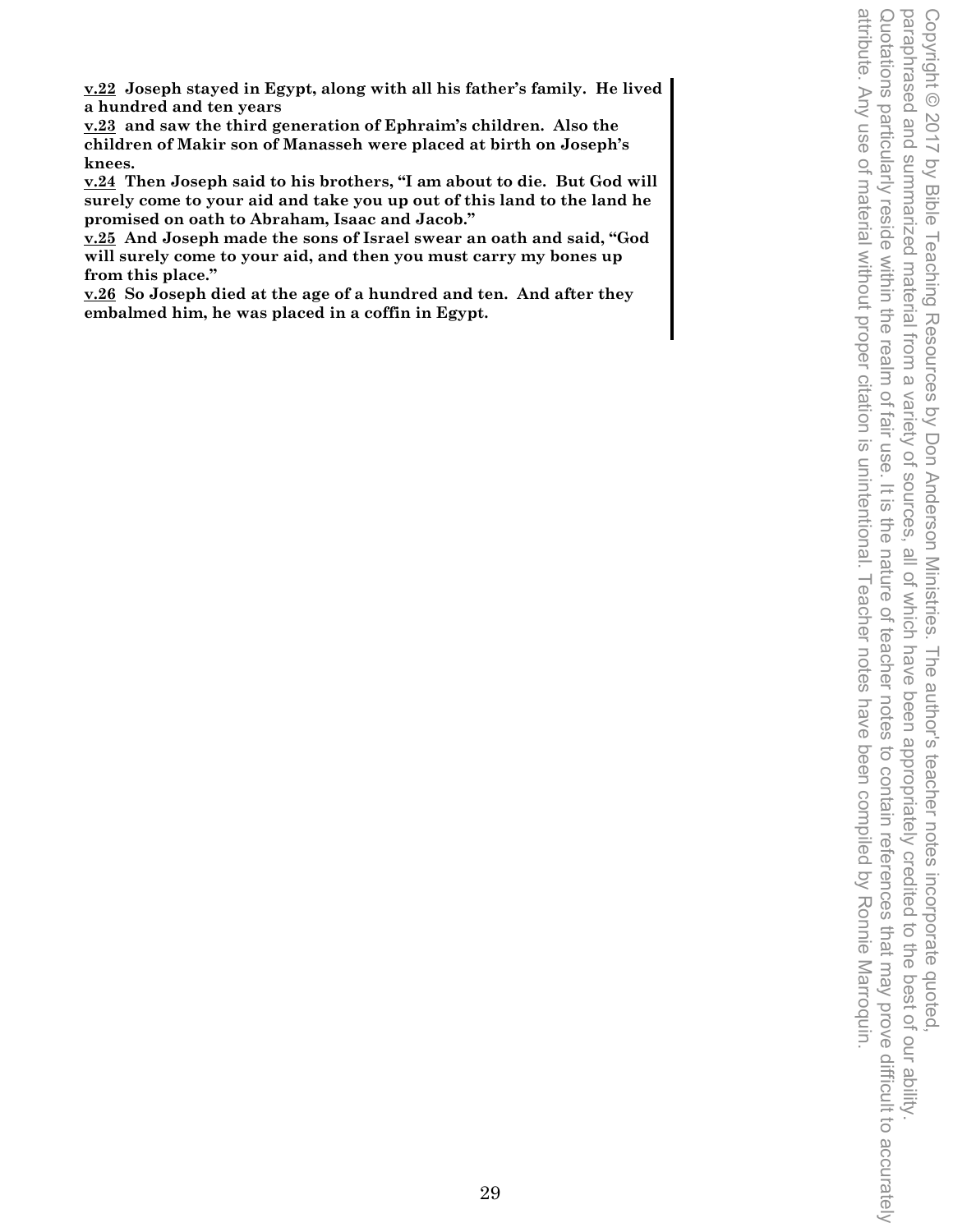#### **QUESTIONS:**

1. Read <u>Genesis 50:1-26</u> and in your own words pull out **the main thought of this passage.**  nateria

**2. Describe Joseph's response to his father's death in** rtation is **verses 1-9.** 

**3. Where is Jacob buried, according to verse 13?** 

**4. What is the concern of Joseph's brothers, according to verse 15?** 

attribute. Any use of material without proper citation is unintentional. Teacher notes have been compiled by Ronnic Any use of material without proper citation is unintentional. Teacher notes have been compiled by Ronnic M **5. What do they do in light of their concern, according to verses 16 & 17? to verses 16 & 17?**  Marroquin

unintentional.

I eacher notes

 $\overline{Q}$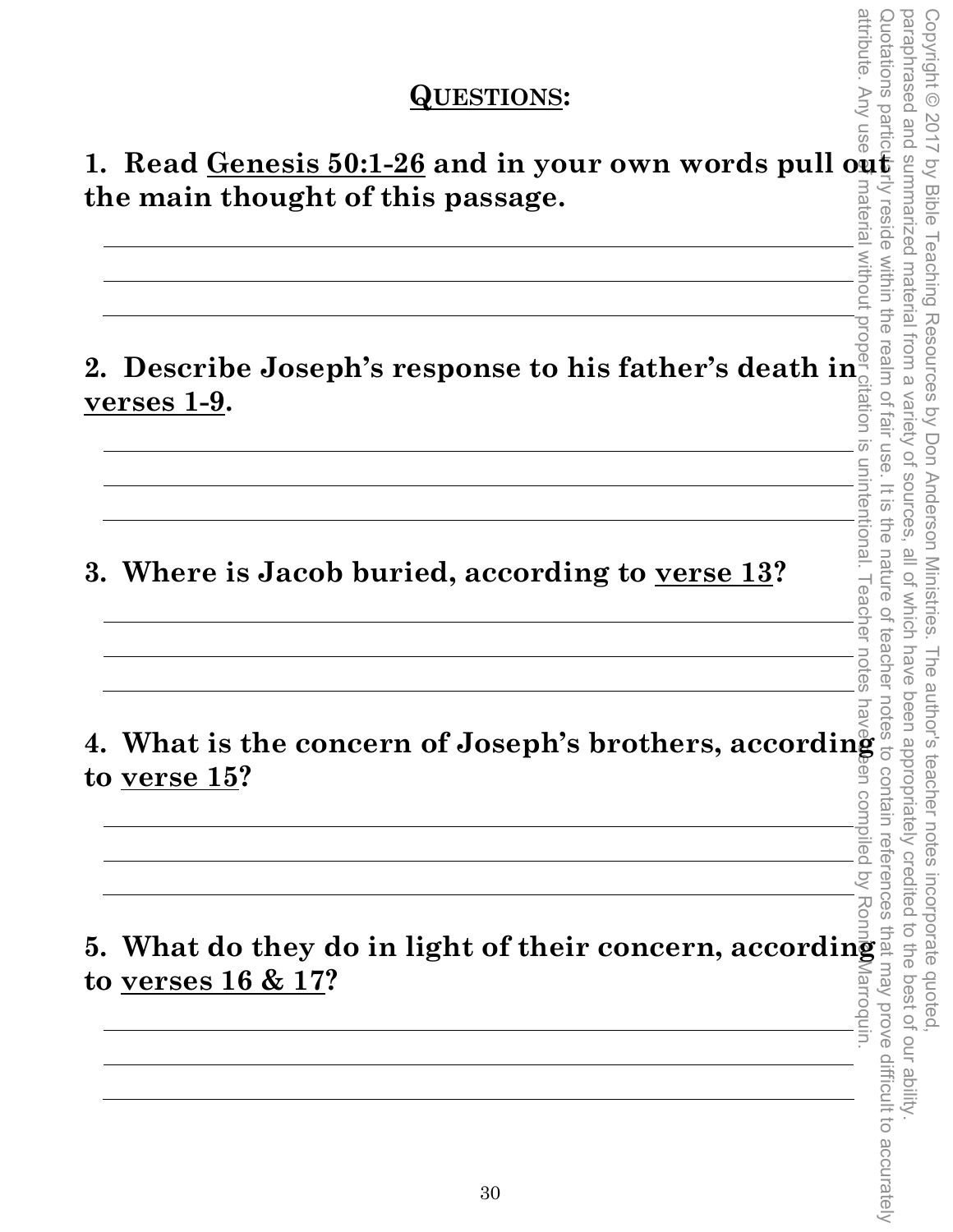| 6. What is Joseph's response to their pleas, according |   |
|--------------------------------------------------------|---|
| to verses $19\hbox{-}21?$                              | ဖ |

**7. Describe in your own words the remainder of Joseph's life.** 

**8. What does Joseph say to his brothers in his final statement, according to verses 24 & 25?** 

**9. Which verse in the study has meant the most to you?** 

**10. What lesson have you learned from this study?**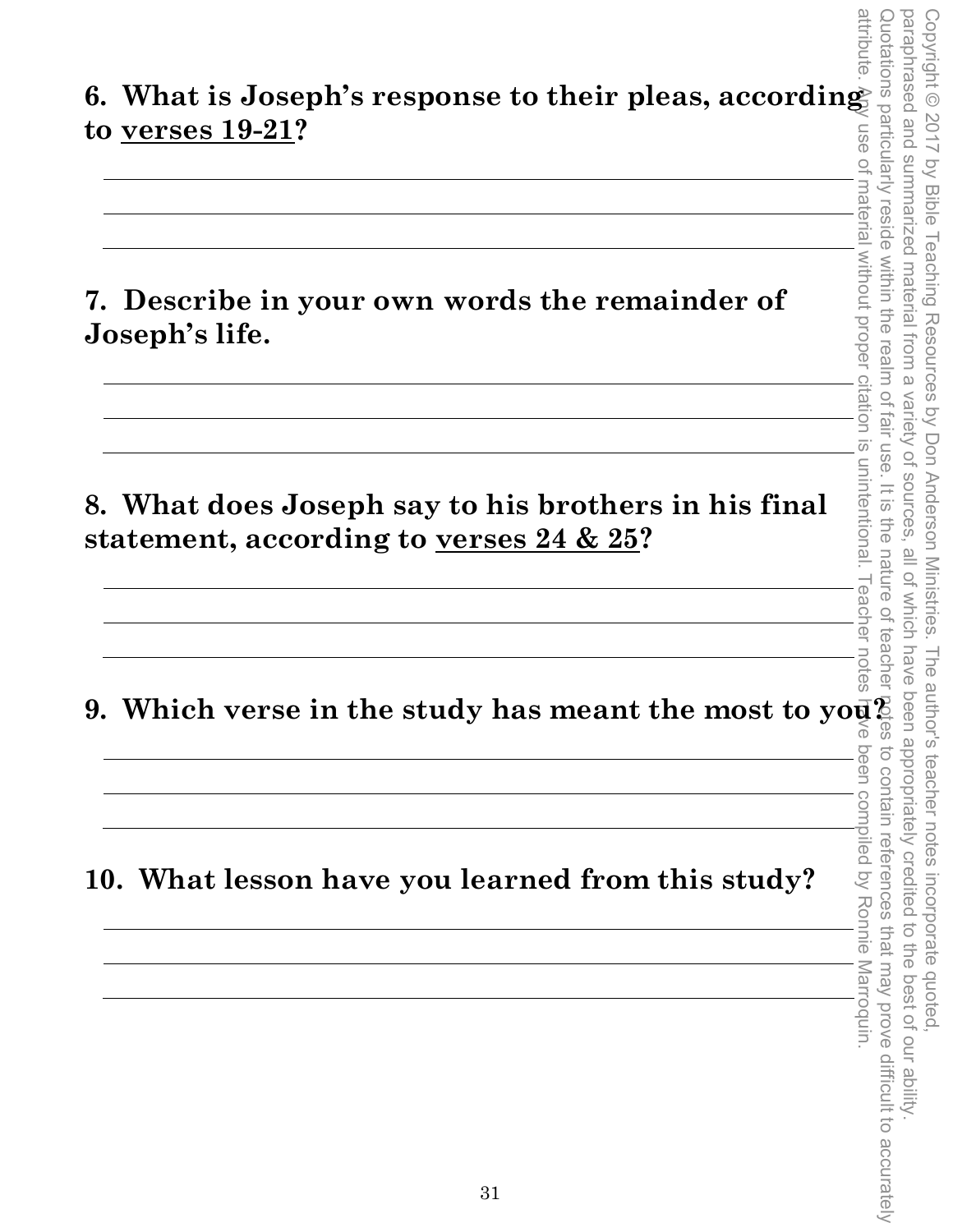# **LESSONS FROM THE PASSAGE:**

- **LESSON #1: Death for the man who walks with God is a simple conclusion to a well-ordered life of a simple service here on the earth. The Lord is saying, "Come on home, I have some new assignments for a simple value." The just a simple conclusion to a well-ordered life of service here on the earth. The Lord is saying, "Come on home, I have some new assignments for**  prope **you."**
- **LESSON #2: The greatest things we can do for those who depart from us is to fulfill their final wishes.**
- attribute. Any use of material without proper citation is unintentional. Teacher notes have been compiled by Ronnie Marroquin. uninter **LESSON #3: Often times the guilt of past sins comes back to haunt us. God expects us to forget those**  things which are behind and press on toward thoses things which are in front. **things which are in front.**
- **LESSON #4: We grieve our Savior by our inability to believe Him and that His forgiveness is legitimate.**  ≲
- **LESSON #5: The validity of Joseph's forgiveness is seen in his consistency of attitude.**
- **LESSON #6: Joseph is looking to the future with confidence when it comes time for him to die.**
- **LESSON #7: Joseph was a good man who walked with**  rroquin **God. He did what he could.**

**LESSON #8: All things work together for good.** 

Quotations particularly reside within the realm of fair use. It is the nature of teacher notes to contain references that may prove difficult to accurately

teacher

ಸ

fair use.

 $\frac{1}{2}$ 

attribute. Any use o

paraphrased and